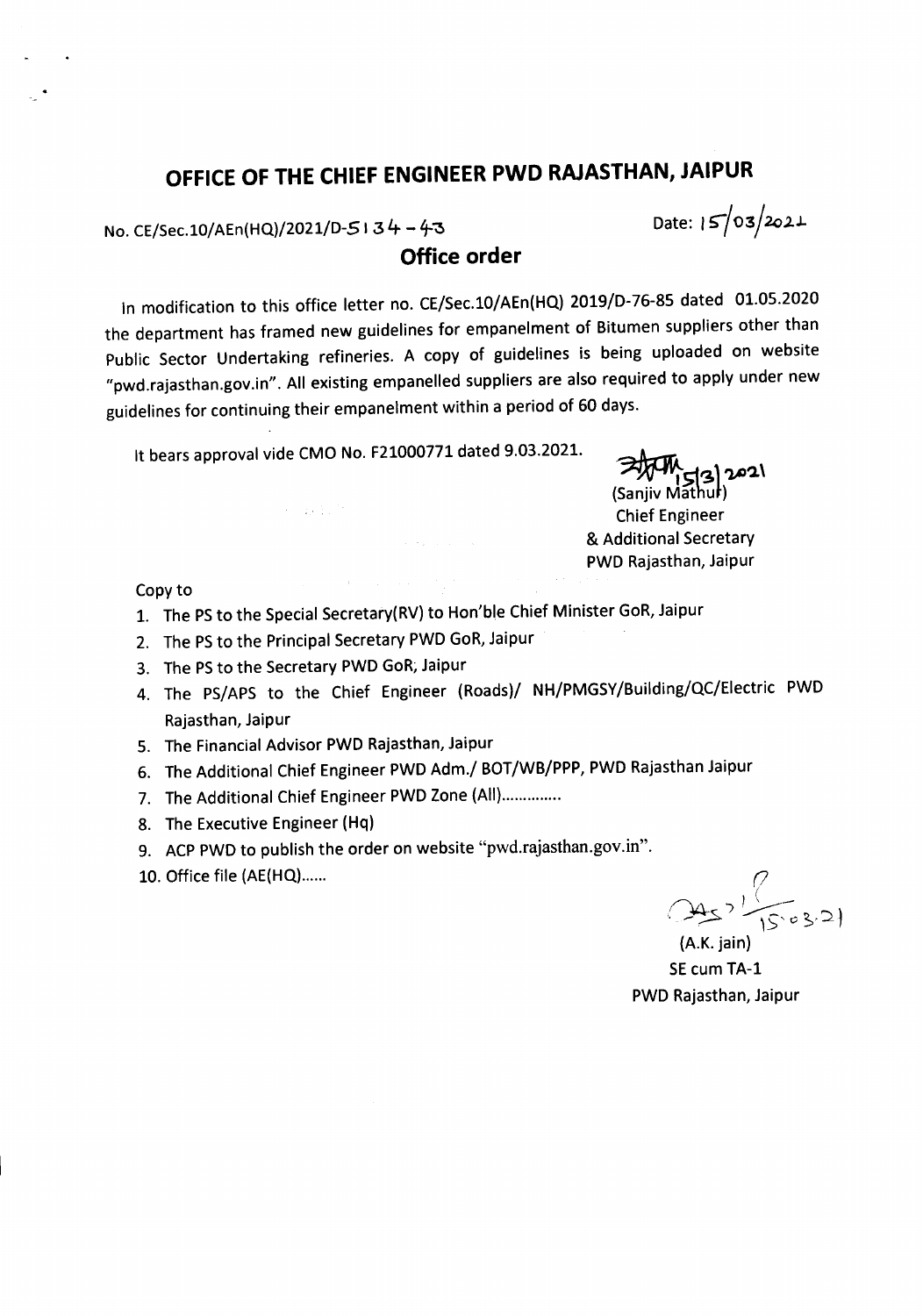# Empanelment of Bitumen Suppliers Guidelines Year 2021

Guidelines for eligibility of suppliers for empanelment of private bitumen suppliers for the purpose of maintaining quality of bitumen and bitumen products in the works. These guidelines are applicable for genuine manufactures, importers and bulk suppliers of bitumen products for supply of following material to the contractors for PWD works and to PPP/BOT projects working in road sector in state of Rajasthan such as:-

- 1. Bitumeri emulsion *SIC; MlC; RIC* grade
- ii. Bitumen VG 10, VG 30, VG 40, VG 50.
- iii. CRMB-60
- iv. PMB- 40, 60
- v. Bitumen cutback *SIC; MlC; RIC* grade

# (1) Qualification and evaluationcriteria:

#### A. Criteria for potential assessment

- i) The bitumen supplier should have refining experience i.e. the applicant supplier should have at least one petroleum refinery anywhere in the world, which produces *I* manufactures *I* refines bitumen from crude oil. (If supplier not having petroleum refinery anywhere in the world. It should have legal agreement /MOU duly registered as per prevailing law, with the one petroleum refinery anywhere in the world). (Attach copies of documents.)
- ii) The supplier should have adequate experience of supplying Bitumen, Modified bitumen and emulsions to any states in India to following type of road projects; Bitumen, Modified bitumen and emulsions to any states in<br>India to following type of road projects;<br> $\frac{1}{2}$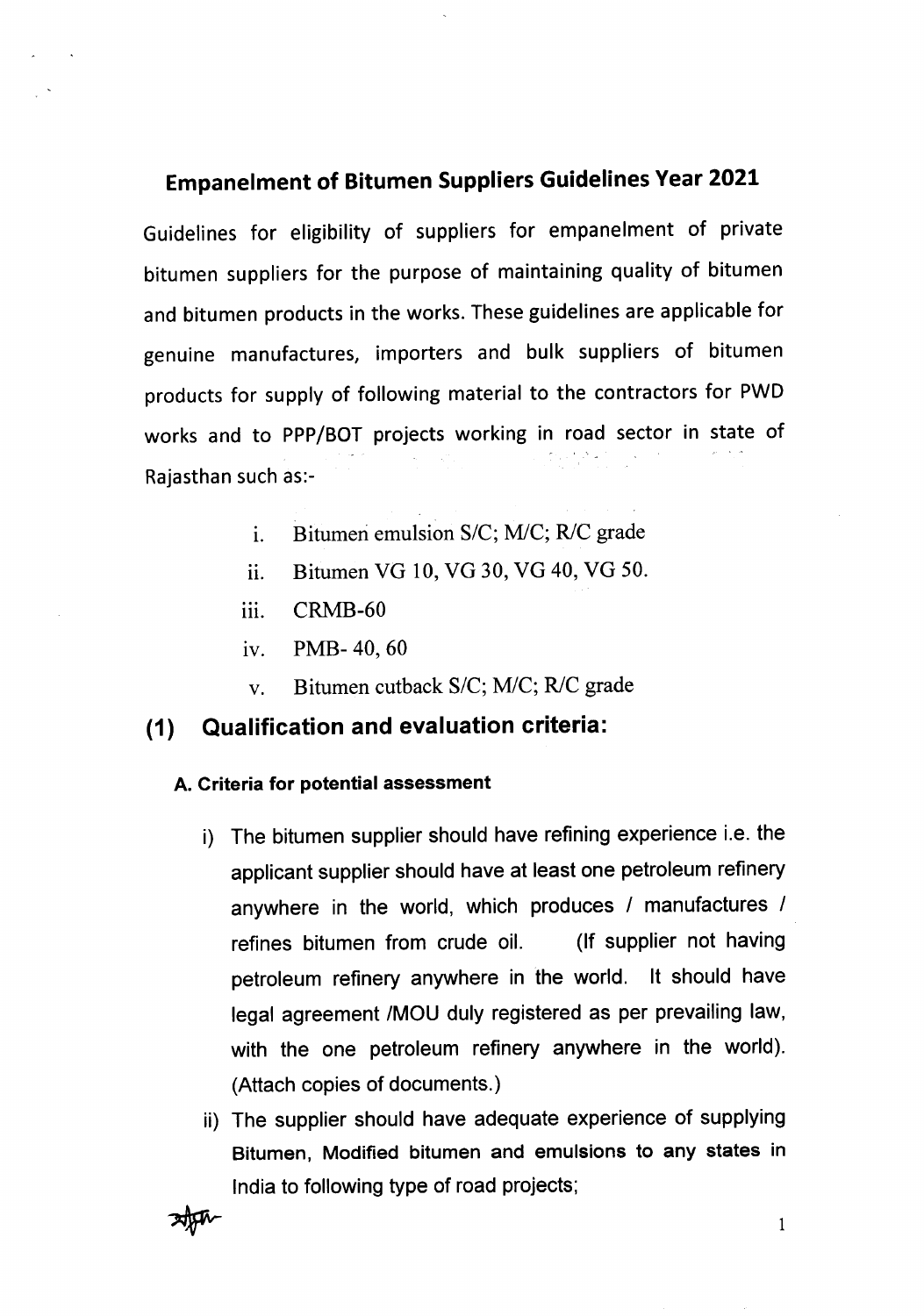NHAl road projects State PWD projects. NRRDA funded PMGSY projects AAI Airport projects.

(Attach copies of documents per Schedule-I)

- iii) Supplier should submit test certificates of the entire product range manufactured by them, tested at any of the Indian Institute of Technology/ CRRI, once in every year as per latest version of ASTM-D2397, IRC:SP53-2010, IS:8885- 2004, IS:73-2015 or IS:15462-2004 or any other standard prescribed by the competent authority, whichever is applicable. All the tests have to be by Public Sector refineries/ as prescribed by PWD, Rajasthan. (Attach copies of documents per Schedule-II)
- iv) Company / Supplier should submit test certificate with batch No. with every supply.

(Attach sample copies of certificates)

v) The applicant Company or its group company/ supplier willing to supply bitumen/ bitumen products into the State of Rajasthan should have an annual turnover of minimum Rs. 200 Cr. in India for at least 3 years during last 5 years. (Attach copies of documents as per Schedule-III)

# **(2) Documents to be submitted**

The supplier should furnish the following documents and declarations (ref. clause-5) along with the Potential Assessment documents;

2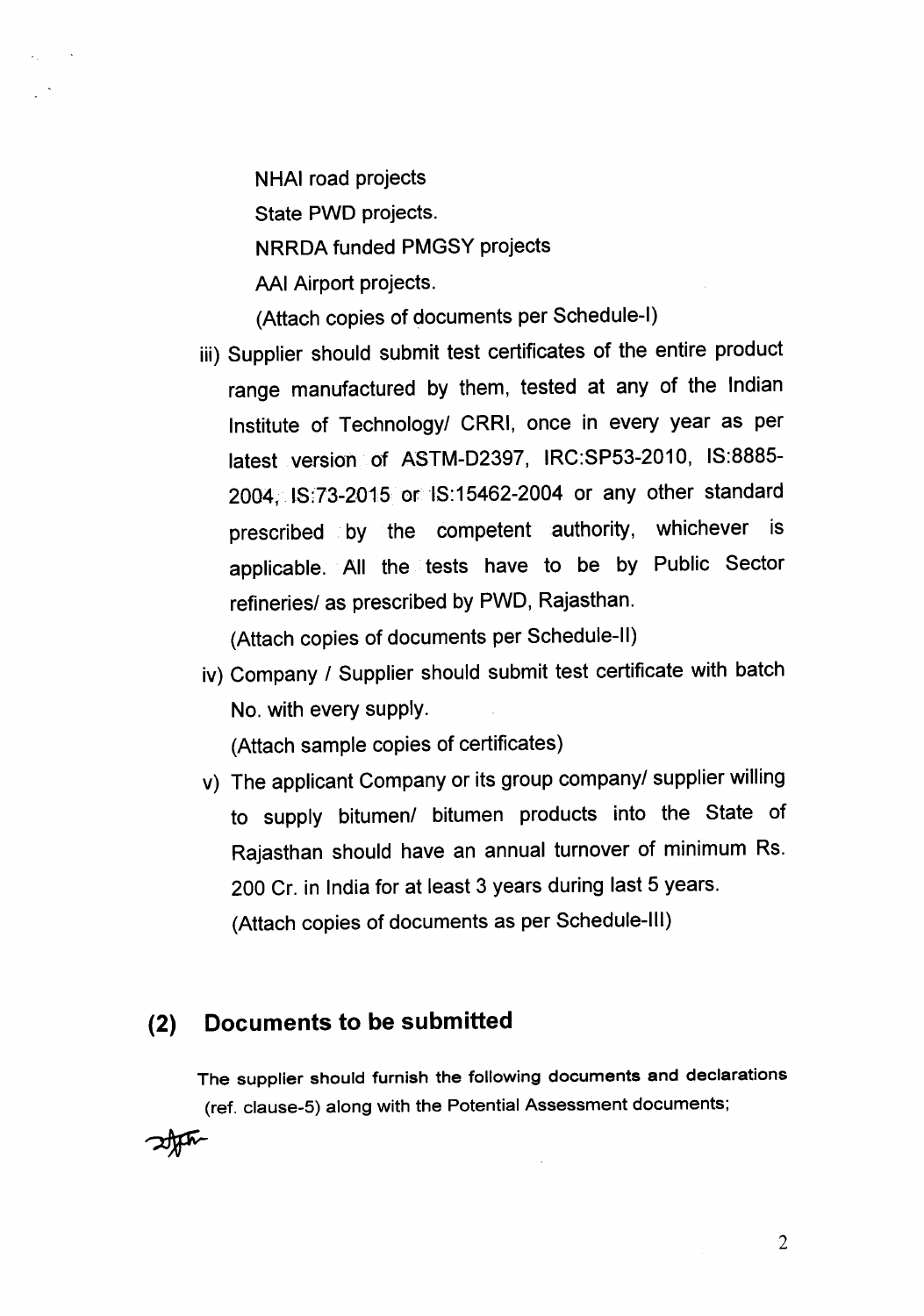- i. Full name of Registered Company with address and registration details with registrar of companies. (Submit registration certificate duly attested by notary public)
- ii. Full names of Company's promoters; CEO; Directors.
- iii. Proofs of capacity, copy of the following documents are required to be submitted along with the application.

Audited statements of last five financial years.

Turnover certificates as on last date of previous Financial Year issued by CA. 

Income Tax returns of last five years.

Corporate tax certificate Clearance certificate issued by competent authority.

GST Clearance certificate

GST registration certificate,

TIN No

PAN No

All these documents should be certified by any Director & Statutory Auditor of the Company.

- iv. In case of supply not being directly from refinery and is import, importer's copy of Import License, Authority of being registered/authorized bulk supplier from respective refinery/manufacturer along with the bulk / packaging facility address.
- v. List of company's depots, testing facilities and details of test set up (Testing Laboratory has to certified by NABL INDIA/IIT/ CRRI).

vi. List of Company's sole selling agent / distributors with address and contact details

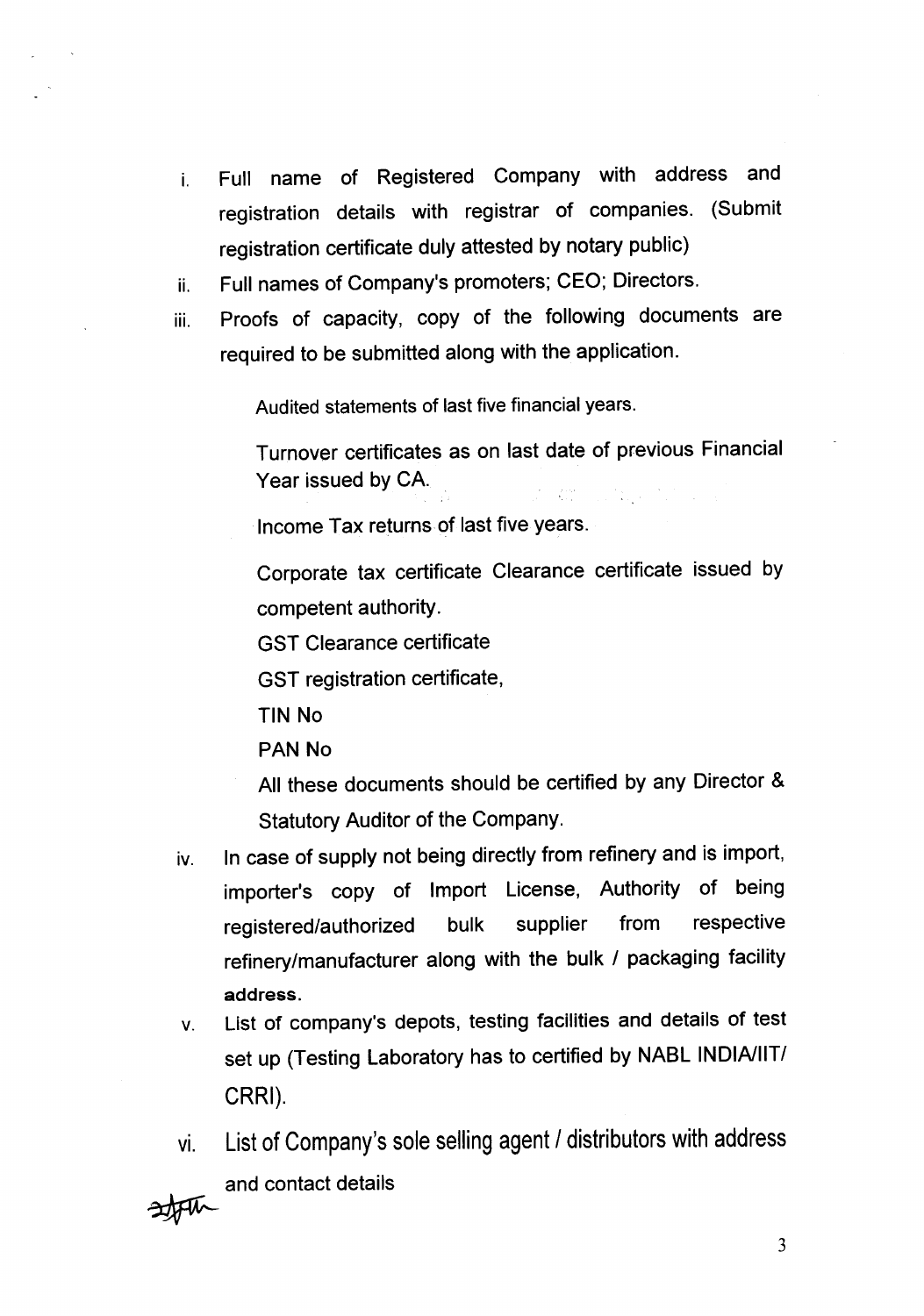vii. Company / Any agent / sole selling agent shall not involve itself / himself in any fraud / malpractice in connivance with the departmental officials/contractors. (Submit undertaking on 500 Rs non-judicial stamp attested Notary public as per Schedule-IV).

--------------------------------------------------

- viii. In case of suspected occurrences shall cooperate in investigations and if such event is detected, the company officials shall cooperate in action against such persons who are held responsible (Submit undertaking on 500 Rs nonjudicial stamp attested Notary public as per Schedule-V)
	- ix. The company shall give details of sale during last three years with name of work at which the supplies are made on the invoice with name of contractor, and time and date of dispatch
	- x. Company short listed shall keep computerized record of daily supplies maintained on its website and should be accessible to the department officials for verification. Company shall mail the details of sales made to the department's contractors to the office of Chief Engineer, PWD, Rajasthan, Jaipur on its following E-mail address on the day the invoice is issued: ceroad@yahoo.co.in ceas.pwd@rajasthan.gov.in

cenh.pwd@rajasthan.gov.in cepmgsy.pwd@rajasthan.gov.in cess.pWd@rajashtan.gov.in

In case of default, company's name shall be removed from the panel of suppliers and no products from the company shall be xi. allowed to be used on departmental works



4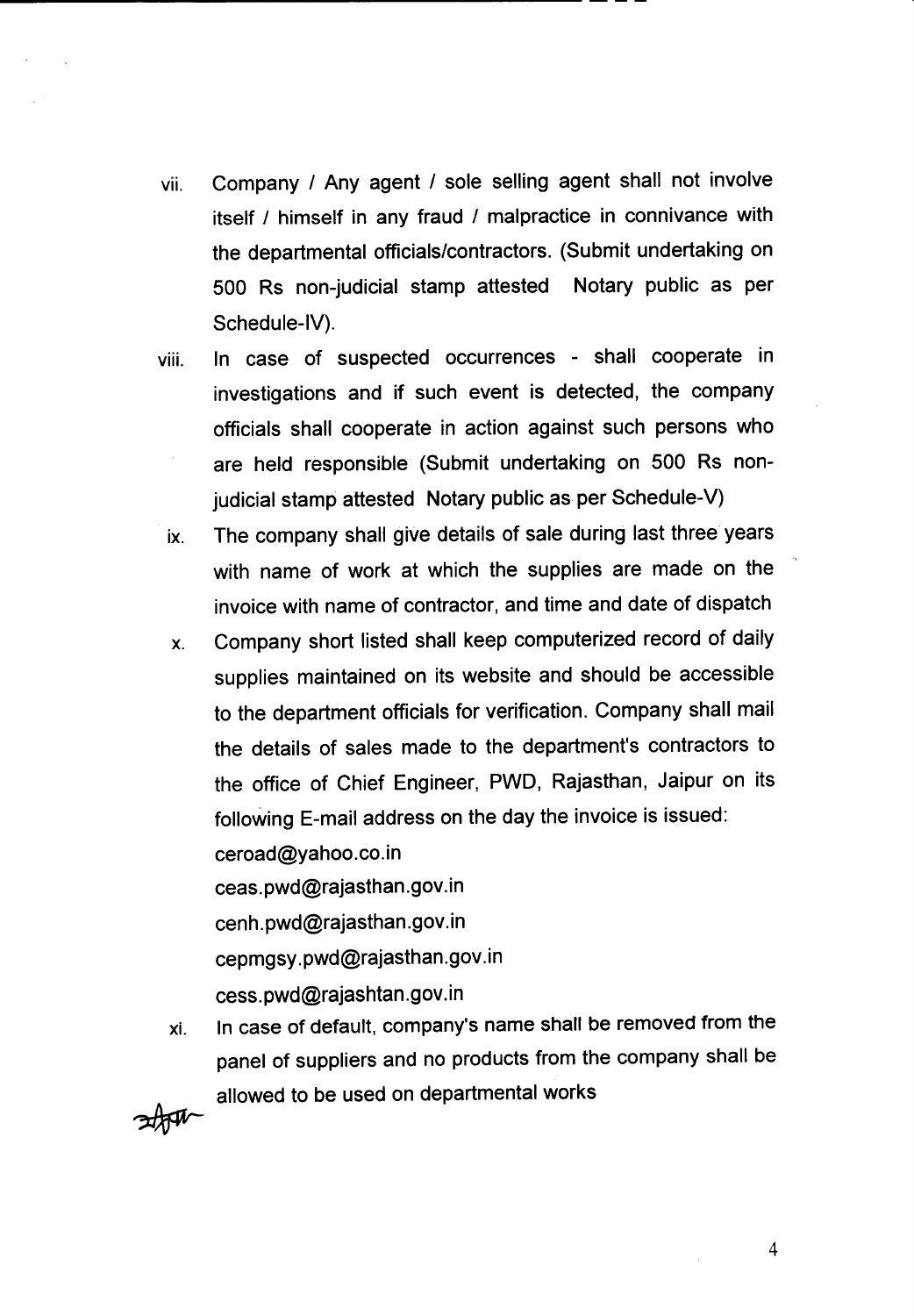# **(3) Fee Structure:-**

- (i) Application Form fee Rs. *1,0001-* (Non Refundable)
- (ii) Registration (Enlistment fee) Rs. *1,00,0001-* in form of DD/BC (Non Refundable)
- (iii) Security Oeposit- *Rs.20,00,0001-* in form of Interest bearing deposit/FDR of nationalized/ Scheduled Bank.
- (iv) In case of early withdrawal of empanelment by supplier himself then the security deposit will be refunded after 6 months of acceptance of withdrawal by competent authority and receiving of no objection certificates from field divisions.
- **(4)** The above empanelment shall be done initially for two years. After completion of two years, the empanelment may be extended for another two years subject to deposition of empanelment fees and security deposit. After four years interested firms shall apply for fresh empanelment.
- **(5)** The committee recommends approving the application form and formats (Schedule I to XI) for empanelment of private Bitumen suppliers.
- **(6)** Already empanelled agencies will also be required to apply under above guidelines.
- **(7)** Following declarations are also essential to be submitted by the supplier with potential assessment documents;
	- (i) I/We hereby declare that I/We have understood and accept all the terms and conditions of the document (attach affidavit as per schedule-VII)

5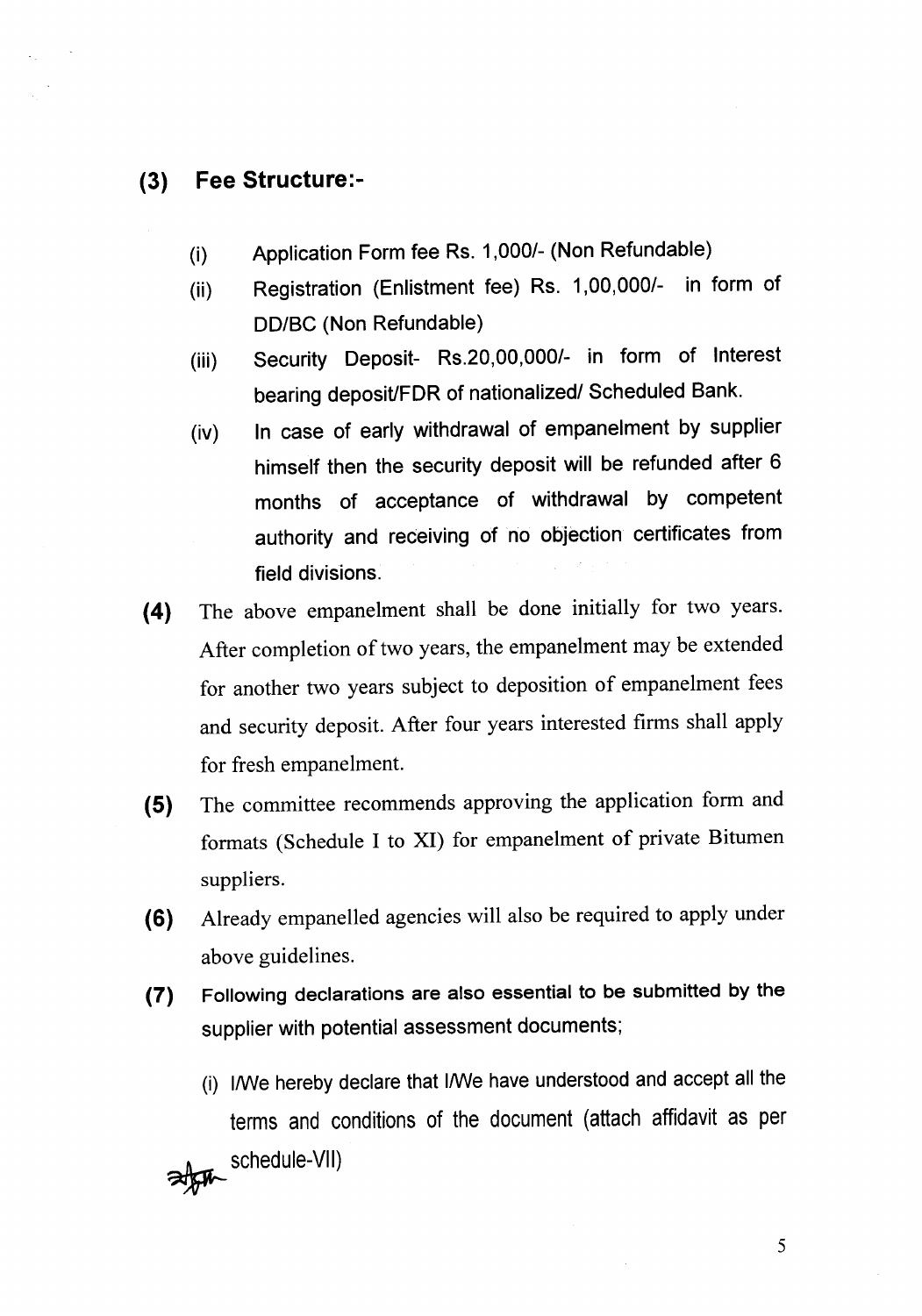(ii) I/We hereby declare that all the information filled or submitted with this document are correct and if any incorrect information is found then without prejudice to any other action that may be taken, my/ our security may be forfeited in full and the tender, if any to the extent accepted may be canceled. (attach affidavit as per schedule-VIII)

 $\sim$  .

- (iii) "I/We hereby declare that I/We shall treat the empanelment documents, drawings and other records, connected with it, as secret confidential documents and shall not communicate information derived there from to any person other than a person to whom I/We am/are authorized to communicate the same or use the information in any manner prejudicial to the safely of the same". Failure to observe the secrecy of the empanelment will render empanelment of the supplier's, liable to summary rejection. (attach affidavit as per schedule-IX).
- (iv) "I/We hereby declare that no near relative is posted as Divisional Accountant or as an officer in any capacity between the grades of the Superintending Engineer and Assistant Engineer (both inclusive). He shall also intimate the names of persons, who are working with him in any capacity, or are subsequently employed by him and who are near relatives to any gazzetted officer in the Organization/Department. (attach affidavit as per schedule-X).
- (v) I/We hereby declare that no Engineer of Gazetted rank or other Gazetted officer, employed in Engineering or Administrative duties in an Engineering Department of the Government of Rajasthan, is working in the firm within a period of 2 years of his retirement from Government service without the previous permission of Government of ~ Rajasthan. (Attach affidavit as per schedule-XI).

6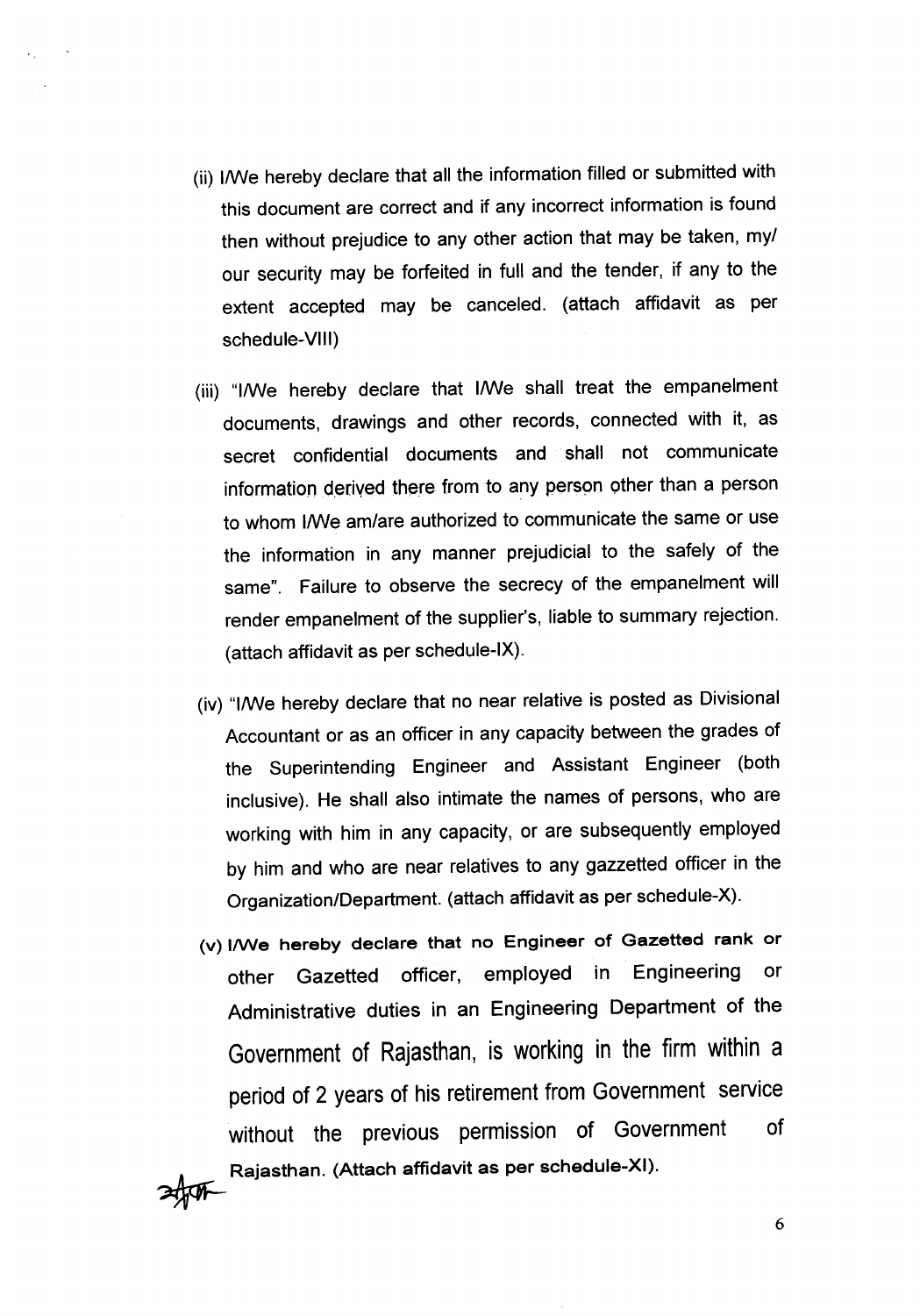# **(8) Rejection of empanelment application**

 $\cdot$  .  $\sim 10$ 

- (i) The department/Authority reserves the right to reject any empanelment application, or to disqualify any or all the suppliers, without assigning any reasons.
- (ii) If any empanelment application is not accompanied with anyone of the requisite documents mentioned in section 1 to 7 or is not in accordance with procedure specified in section 1 to 7, or is not accompanied with the document cost, enlistment fee, GST/sales tax clearance certificate, it would be liable for rejection.
- (iii) Security deposit, Rs.20,OO,OOO/-in form of Interest bearing deposit/FDR of nationalized/ Scheduled Bank, will be deposited within 15 days after issuance letter of acceptance of empanelment. Non-deposition of security deposit will render to rejection of empanelment application.

# **(9) Corrupt and Fraudulent Practices**

(i) The Authority may terminate this empanelment in case of the occurrence of any of the that the Supplier has engaged in corrupt, fraudulent, collusive, coercive or obstructive practices, in supplying of bitumen under this empanelment then the empanelment Authority may, after giving 15 calendar days show cause notice to the Supplier, terminate the empanelment under the Agreement and security deposit will be forfeited.

(ii) In addition to this that in case of supplying any material not complying with IRC/IS standards at any work site, then on the

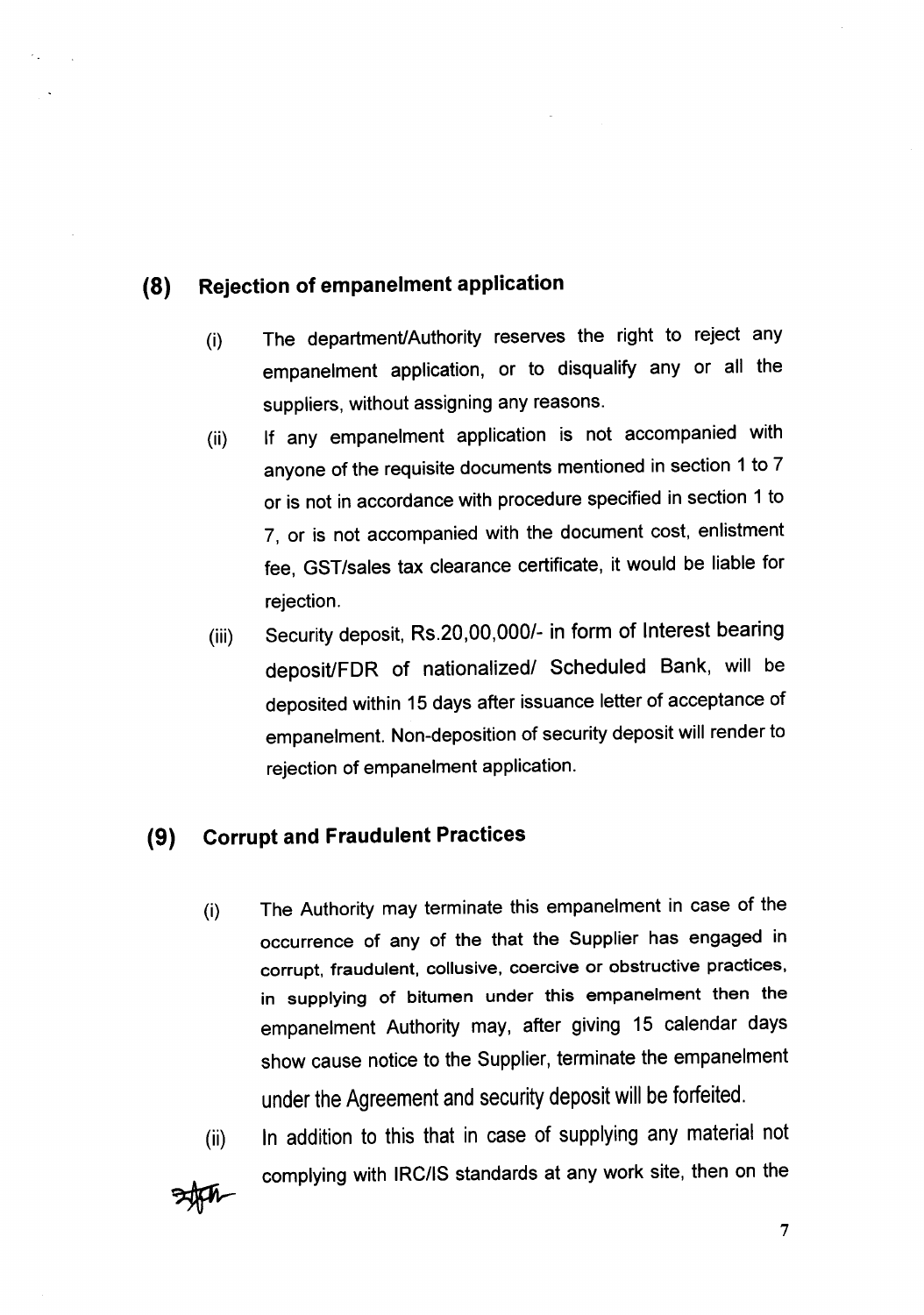basis of field report, the empanelment Authority may, after giving 15 calendar days show cause notice to the Supplier, terminate the empanelment under the Agreement and security deposit will be forfeited.

# **(10) Joint venture**

 $\mathbb{Z}_2$ 

All parties to the Joint Venture shall sign the bid and they shall be jointly and severally liable; and

a Joint Venture shall nominate a representative who shall have the authority to conduct all business for and on behalf of any or all the parties of the Joint Venture during the empanelment process. In the event the empanelment of Joint Venture is accepted, either they shall form a registered Joint Venture companylfirm or otherwise all the parties to Joint Venture shall sign the Agreement.

Joint ventures must comply with the following requirements:

- a. The lead partner shall meet not less than 50 per cent of all the qualifying criteria given in empanelment criteria. The joint venture must collectively satisfy the criteria of empanelment. The experience of the other joint venture partners shall be considered if it is not less than 30 per cent of the qualifying criteria.
- b. The joint venture must satisfy collectively the criteria of empanelment for which purpose the relevant figures for each of the partners shall be added together to arrive at the joint venture's total capacity.
- c. The formation of a new joint venture after empanelment or any change in a qualified joint venture will be subject to the written approval of the empanelment authority prior to the change. Such approval shall be denied if (i) partners

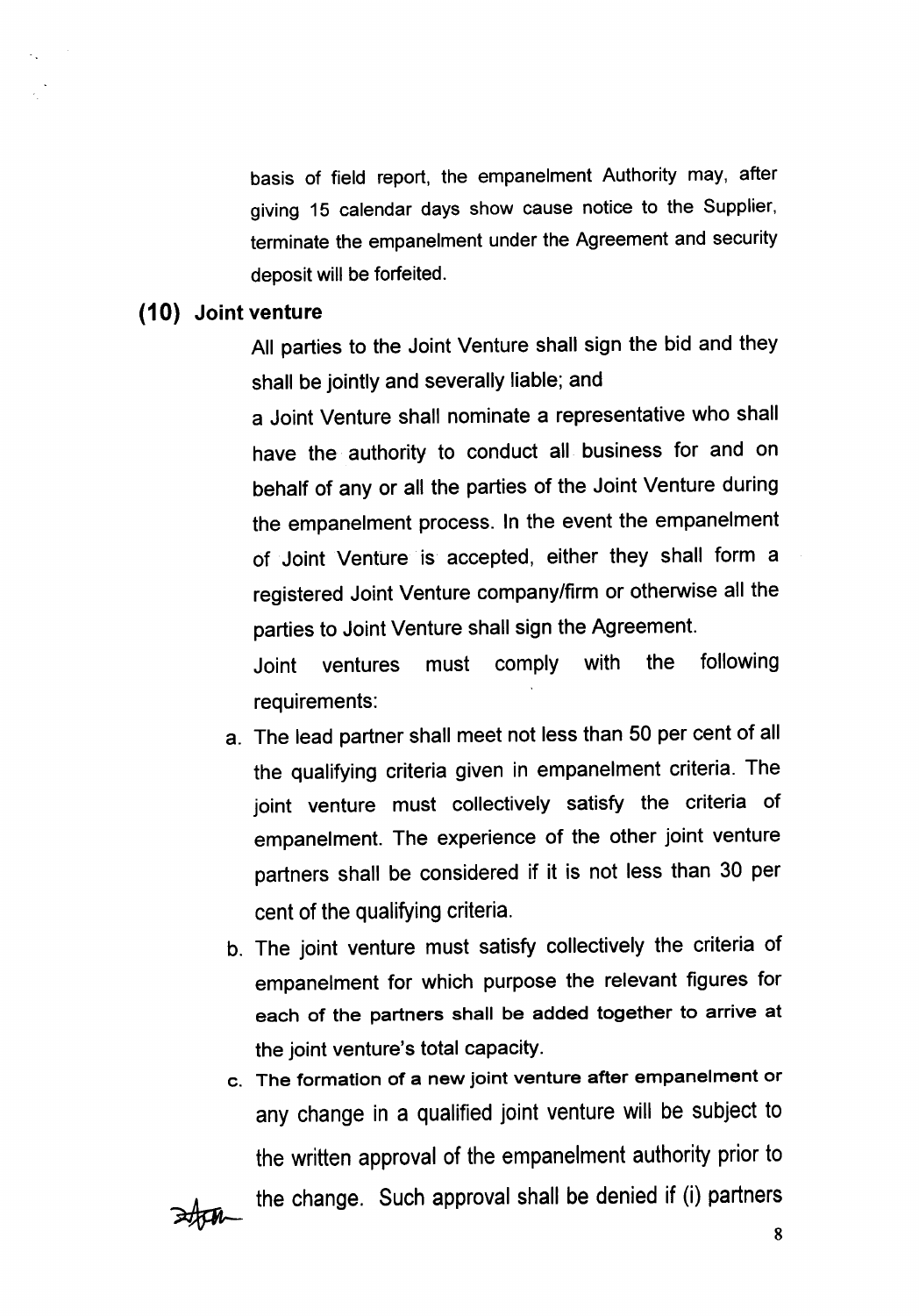withdraw from a joint venture and the remaining partners do not meet the qualifying requirements; (ii) the new partners to a joint venture are not qualified individually or as another joint venture.

 $\epsilon_{\rm in}$ 

- d. Empanelment documents shall be signed so as to legally bind all partners, jointly and severally, and shall be submitted with a copy of the joint venture agreement providing the 'joint and several' liability with respect to the 法加速用 不信 empanelment.
- e. Oualitication of.a.ioint venture does.not necessarily qualify any of its partners individually or as a partner in any other joint venture.
- f. No exit shall be allowed until and unless a competent substitute is duly proposed for replacement in the joint venture and such replacement is diligently approved by the Administrative department.
- g. The lead member shall be under an obligation to clear all Government dues pending against the lead member on the date of application for such exit and, thus, the Administrative department concerned shall ensure there are no outstanding dues, Whatsoever, against the lead member on the date of such exit.
- **(11)** It is clarified that on *ale* of this empanelment, department or contractor or any other agencies will not bind to take supply of bitumen from him only. Department as well as field divisions or contractors are free to take supply of bitumen products confirming to IS standards and IRC specifications, from any of the empanelled supplier as well as any public sector refineries. ~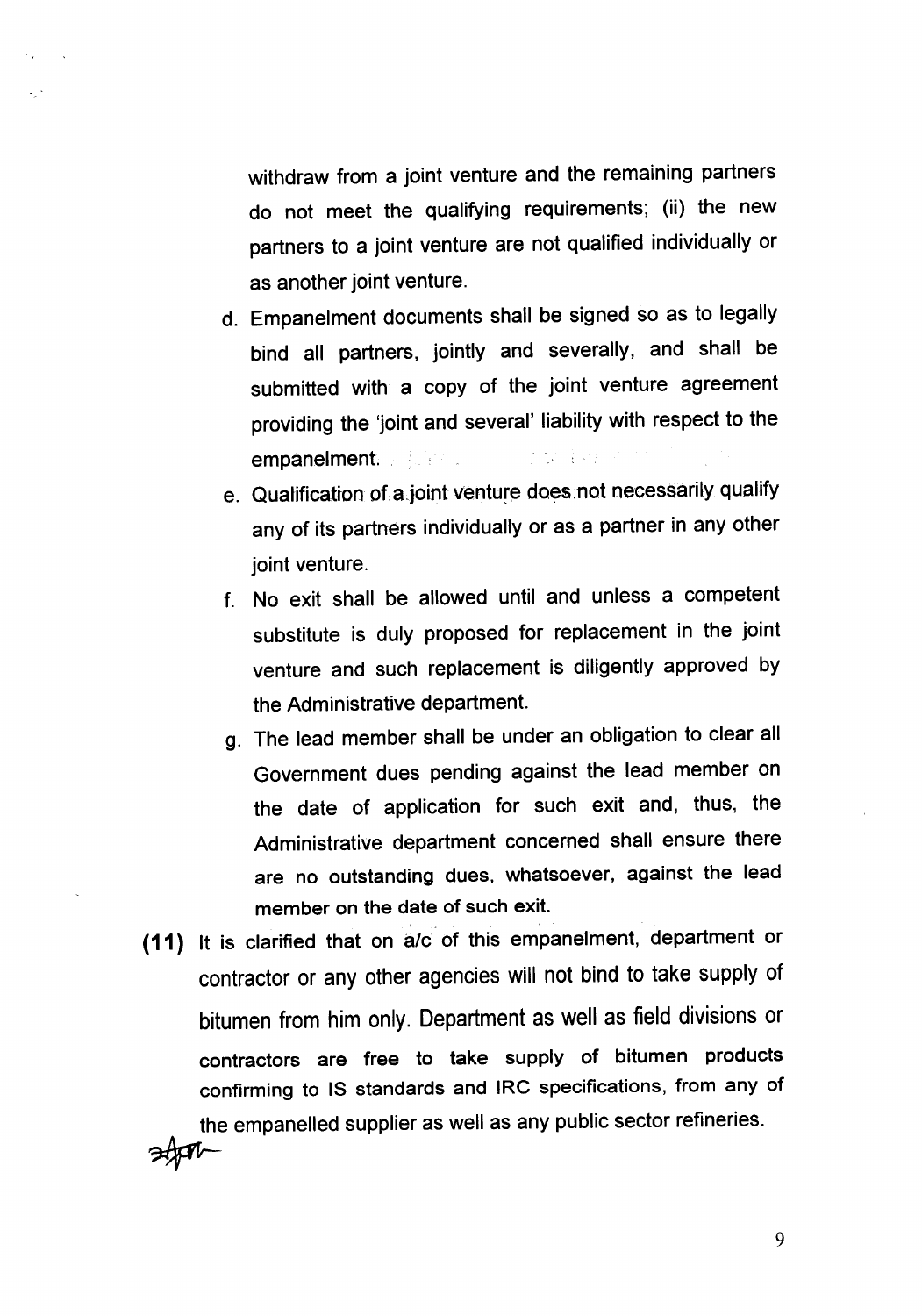- (12) The approval and removal/ rejection of above empanelment shall be in competence of Administrative Department on the recommendation of Departmental Empanelment approval committee.
- (13) Relevant schedule i.e. schedule I to XI are as follows

 $\sigma_{\rm 2}$  ,  $\sigma_{\rm 1}$  ,  $\sigma_{\rm 2}$ 

### SCHEDULE - I [Reference Clause 1(ii)]

Details of supplying Bitumen, Modified bitumen and emulsions to any states in India to following type of road projects during last three years

| S.  | <b>Name of Project</b>                              | Place                | <b>Financial</b> | Principal Items of supply        |                          |
|-----|-----------------------------------------------------|----------------------|------------------|----------------------------------|--------------------------|
| No. | with State/UT with<br>department or<br>Organization | (District-<br>State) | Year             | <b>Modified Bitumen</b><br>in MT | <b>Emulsion in</b><br>МT |
|     | 7                                                   |                      |                  |                                  | 6                        |
|     |                                                     |                      |                  |                                  |                          |

Note: Certificates from concerned Engineer-in-charge/ Empanelment authority should in support and verification of the above statement.

# SCHEDULE - II

### [Reference Clause 1(iii)]

### DETAILS OF TEST CERTIFICATE OF ENTIRE PRODUCT RANGE **MANUFACTURED BY SUPPLIER**

| <b>S. No.</b> | Name of<br>product | <b>Test certificate</b><br>by CRRI<br>specify year<br>also | <b>Test</b><br>certificate by<br><b>IIT specify</b><br>year also | <b>Remarks if</b><br>any |  |
|---------------|--------------------|------------------------------------------------------------|------------------------------------------------------------------|--------------------------|--|
|               | 2                  | 3                                                          |                                                                  | 5                        |  |
|               |                    |                                                            |                                                                  |                          |  |
|               |                    |                                                            |                                                                  |                          |  |

Note: Certificates from concerned Engineer-in-charge/ Empanelment authority

should in support and verification of the above statement.

ttar

10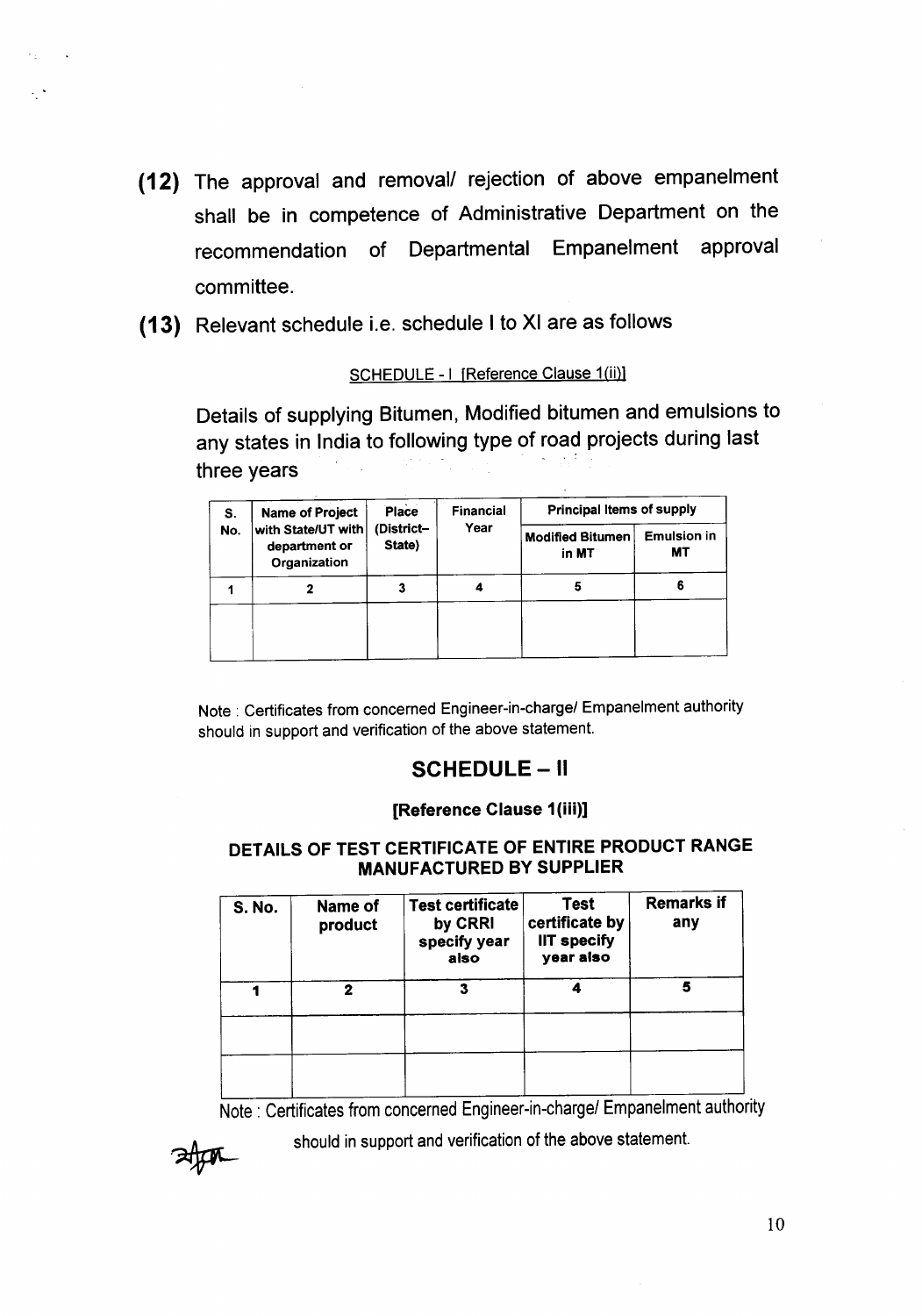# SCHEDULE - III

# FINANCIAL RESOURCES AND CAPABILITY

# [Reference Clause 1 (v)]

| $\mathbf 1$ . |                                                                                                                                                                                         |
|---------------|-----------------------------------------------------------------------------------------------------------------------------------------------------------------------------------------|
| 2.            | Total financial turnover achieved by the bidder in the last five financial years:                                                                                                       |
| <b>S. No.</b> | <b>Turnover</b><br>Year                                                                                                                                                                 |
|               | $(i)$                                                                                                                                                                                   |
|               | $(ii)$                                                                                                                                                                                  |
|               | $\mathcal{L}^{\mathcal{L}}(\mathcal{L}^{\mathcal{L}})$ and $\mathcal{L}^{\mathcal{L}}(\mathcal{L}^{\mathcal{L}})$ and $\mathcal{L}^{\mathcal{L}}(\mathcal{L}^{\mathcal{L}})$<br>$(iii)$ |
|               | $(V)$ $V$                                                                                                                                                                               |
|               | Note: Balance Sheets and Profit & Loss Accounts for the last five financial years<br>should be enclosed.                                                                                |
| 3.            | Total financial turnover projected in the current financial year                                                                                                                        |
| 4.            | Has the bidder ever been debarred from empanelment/ tendering for Central<br>Government/ any State Government/ any Government undertaking?                                              |
|               |                                                                                                                                                                                         |
| 5.            | Has the bidder ever been declared insolvent?                                                                                                                                            |
|               |                                                                                                                                                                                         |
| 6.            |                                                                                                                                                                                         |
|               | I / We hereby certify that the above information is correct to the best of my/our<br>knowledge and belief.                                                                              |
|               |                                                                                                                                                                                         |

 $\label{eq:1} \frac{1}{2}\sum_{i=1}^n\sum_{j=1}^n\left(\frac{1}{2}\sum_{j=1}^n\sum_{j=1}^n\frac{1}{2}\sum_{j=1}^n\sum_{j=1}^n\frac{1}{2}\sum_{j=1}^n\frac{1}{2}\sum_{j=1}^n\frac{1}{2}\sum_{j=1}^n\frac{1}{2}\sum_{j=1}^n\frac{1}{2}\sum_{j=1}^n\frac{1}{2}\sum_{j=1}^n\frac{1}{2}\sum_{j=1}^n\frac{1}{2}\sum_{j=1}^n\frac{1}{2}\sum_{j=1}^n\frac{1$ 

# Date **Signature of Supplier**

(with Seal, Wherever applicable)

冰肌

 $\omega_{\rm{eff}}=2.8$ 

 $\frac{1}{2}$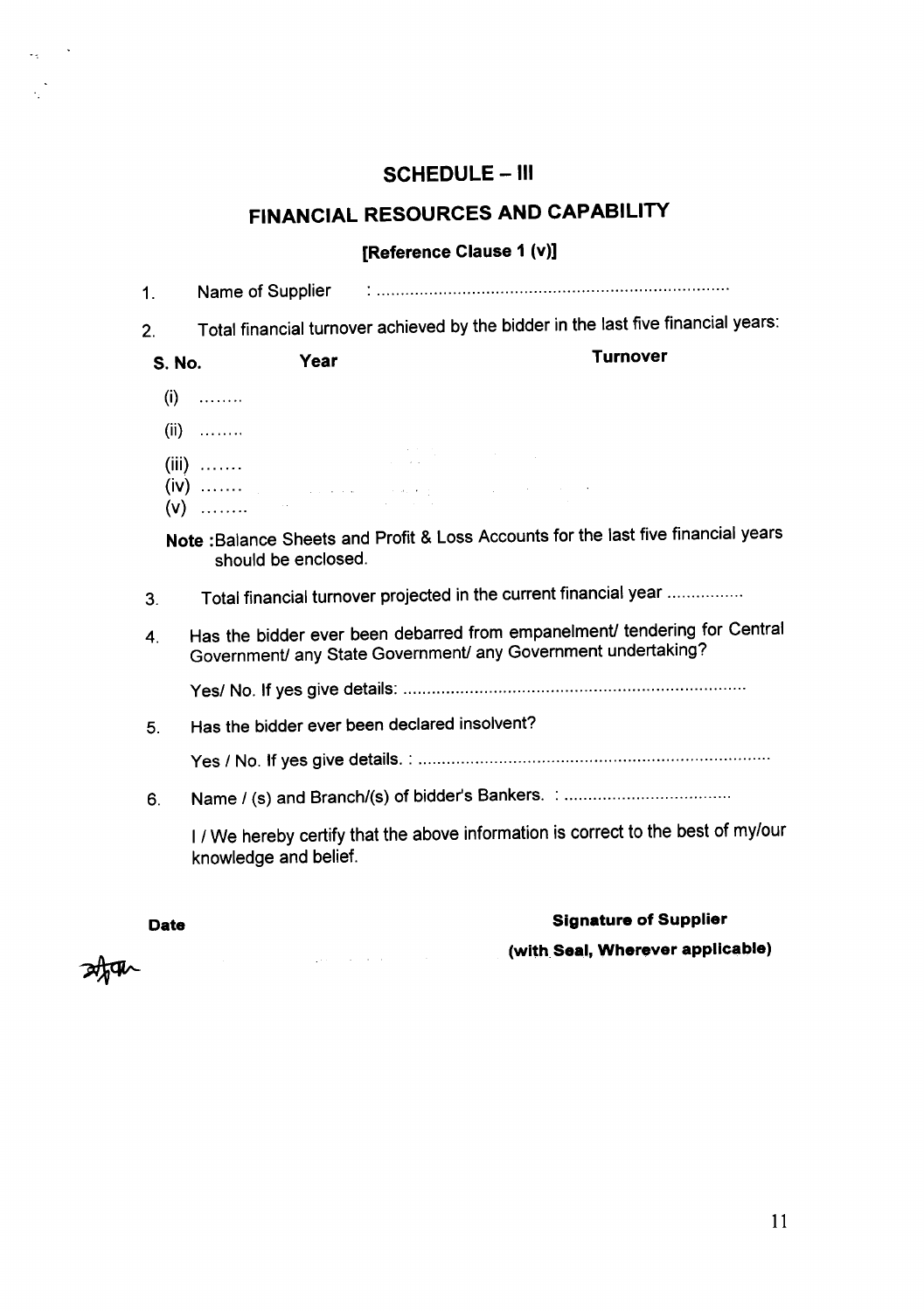#### SCHEDULE- IV

#### [Reference Clause 2(vii)]

Under taking on duly verified Affidavit on Rs. *500/-* Non Judicial stamp paper by the supplier regarding

#### Under taking

That no Company / Any agent / sole selling agent shall not involve itself / himself in any fraud / malpractice in connivance with the departmental officials/contractors.

 $\mathcal{L}_{\rm{max}}$ 

Date: Signature of Supplier

-(With seal, wherever applicable)

#### SCHEDULE-V

 $\mathcal{F}(\mathcal{A},\mathcal{F},\mathcal{C})$ 

#### [Reference Clause 2(viii)]

Under taking on duly verified Affidavit on Rs. *500/-* Non Judicial stamp paper by the supplier regarding

#### Under taking

That in case of suspected occurrences - shall cooperate in investigations and if such event is detected, the company officials shall cooperate in action against such persons who are held responsible.

Date: Signature of Supplier

(With seal. wherever applicable)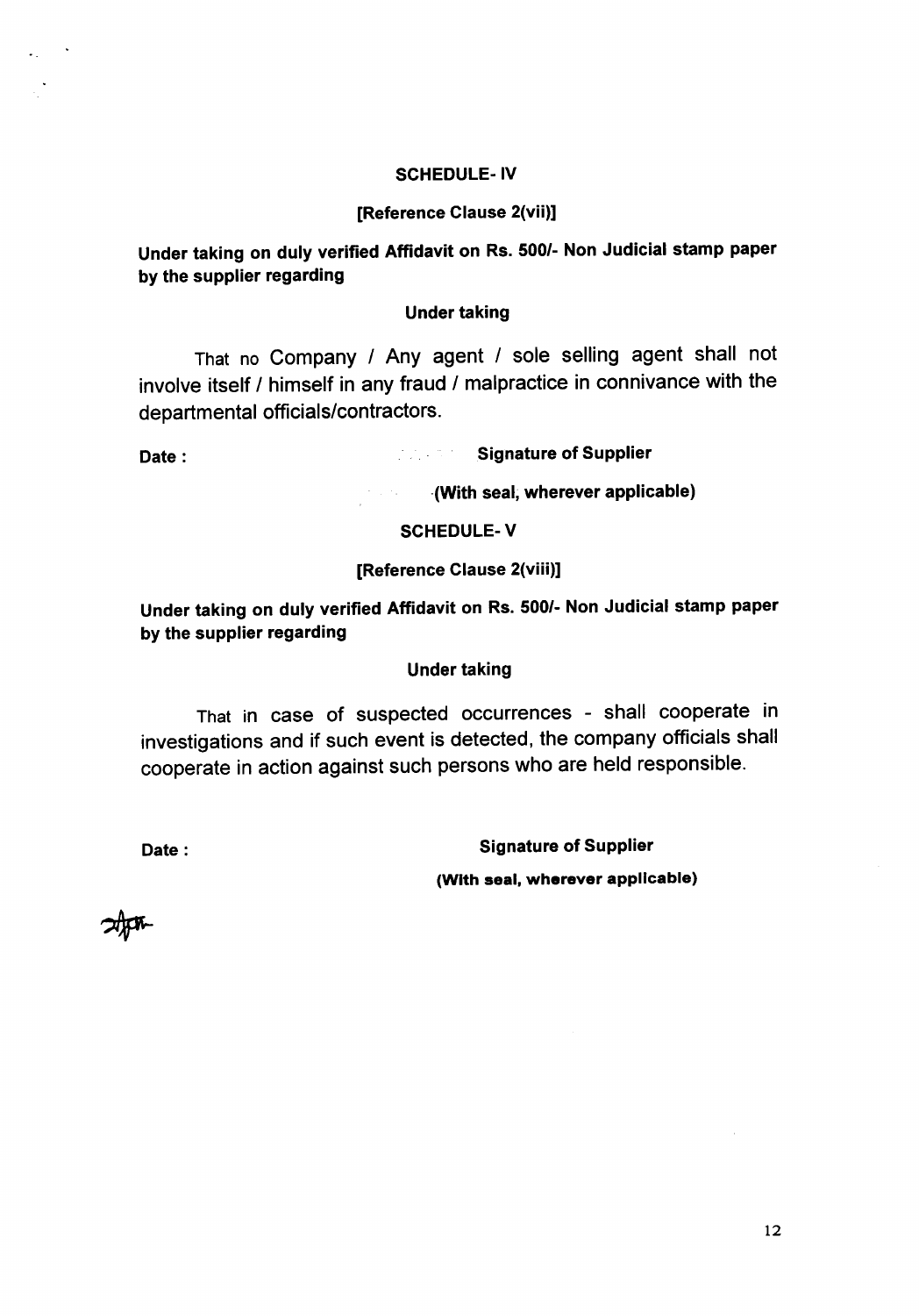#### SCHEDULE- VI

#### [Reference Clause 2(xi)]

# Duly verified Undertaking as Affidavit on Rs. *500/-* Non Judicial stamp paper by the supplier regarding

#### Undertaking

It is undertake that in case of default, company's name may be removed from the panel of suppliers and no products from the company shall be allowed to be used on departmental works.

# Date: Signature of Supplier (With seal, wherever applicable) SCHEDULE-VII

#### [Reference Clause 7(i)]

# Duly verified Affidavit on Rs. *500/-* Non Judicial stamp paper by the supplier regarding

That I/We have understood and accept all the terms and conditions of the empanelment.

Date: Signature of Supplier

(With seal, wherever applicable)

#### SCHEDULE- VIII

#### [Reference Clause 7(ii)]

# Duly verified Affidavit on Rs. 500/- Non Judicial stamp paper by the supplier regarding

That all the information filled or submitted with this application for empanelment are correct and if any incorrect information is found then without prejudice to any other action that may be taken, my*I* our security may be forfeited in full and the enlistment, if any to the extent accepted, may be cancelled.

Date: Signature of Supplier

(With seal, wherever applicable)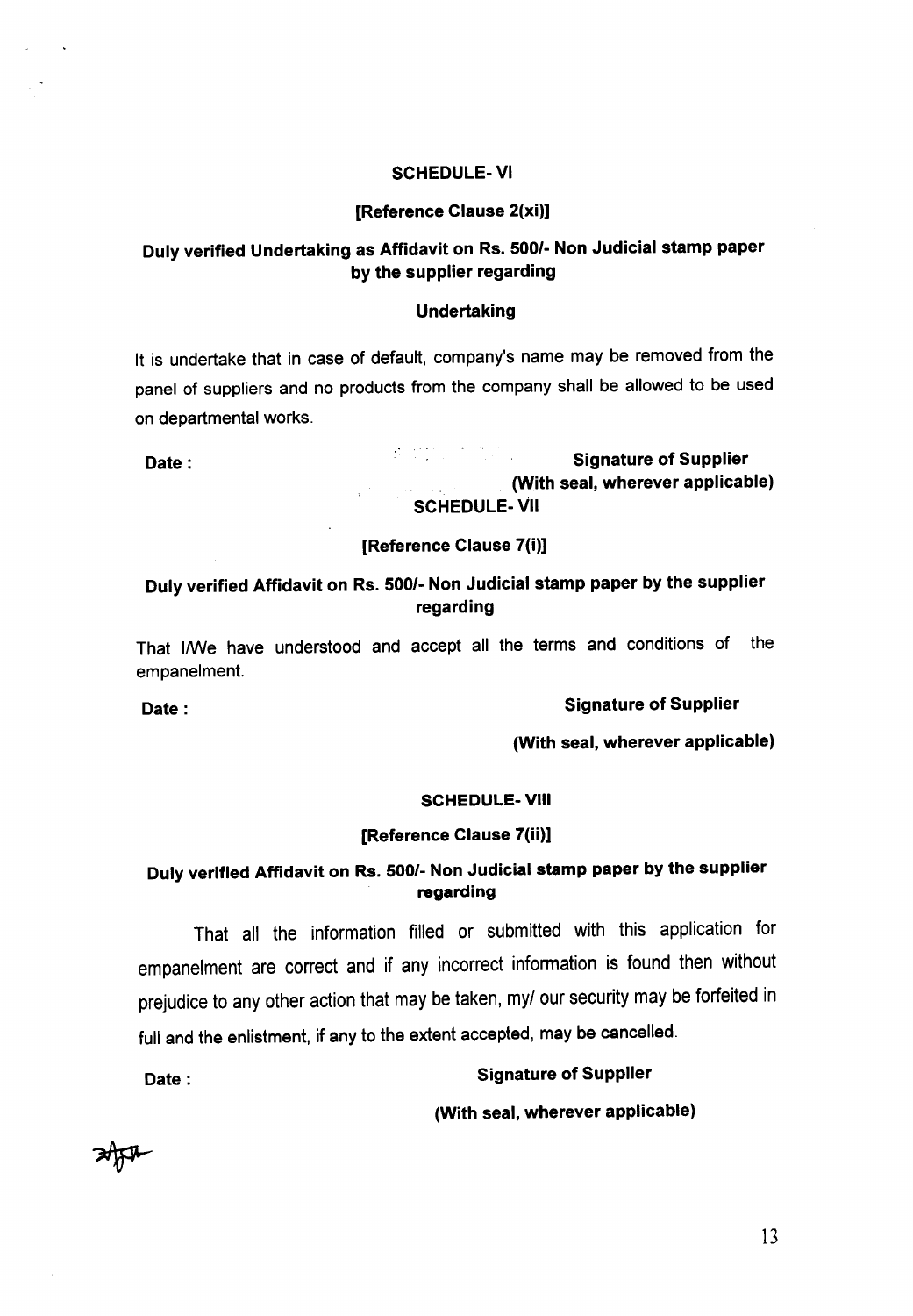### SCHEDULE- IX

#### [Reference Clause 7(iii)]

# Duly verified Affidavit on Rs. 500/- Non Judicial stamp paper by the supplier regarding declaration under official secrets Act

"I/We hereby declare that I/We shall treat the empanelment document, drawings and other records, connected with it, as secret confidential documents and shall not communicate information derived there from to any person other than a person to whom I/We am/are authorized to communicate the same or use the information in any manner prejudicial to the safely of the same".

Failure to observe the secrecy of the empanelment will render empanelment of the supplier's, liable to summary rejection.

#### Date: Signature of Supplier

(With seal, wherever applicable)

#### SCHEDULE-X

#### [Reference Clause 7(iv)]

### Duly verified Affidavit on Rs. 500/- Non Judicial stamp paper by the supplier regarding

That no near relative is posted as Divisional Accountant or as an officer in any capacity between the grades of the Superintending Engineer and Assistant Engineer (both inclusive).

That I/We shall also intimate the names of persons, who are working with me/ us in any capacity, or are subsequently employed by me/us and who are near relatives to any gazzetted officer in the Organization/Department

Date: Signature of Supplier

(With seal, wherever applicable)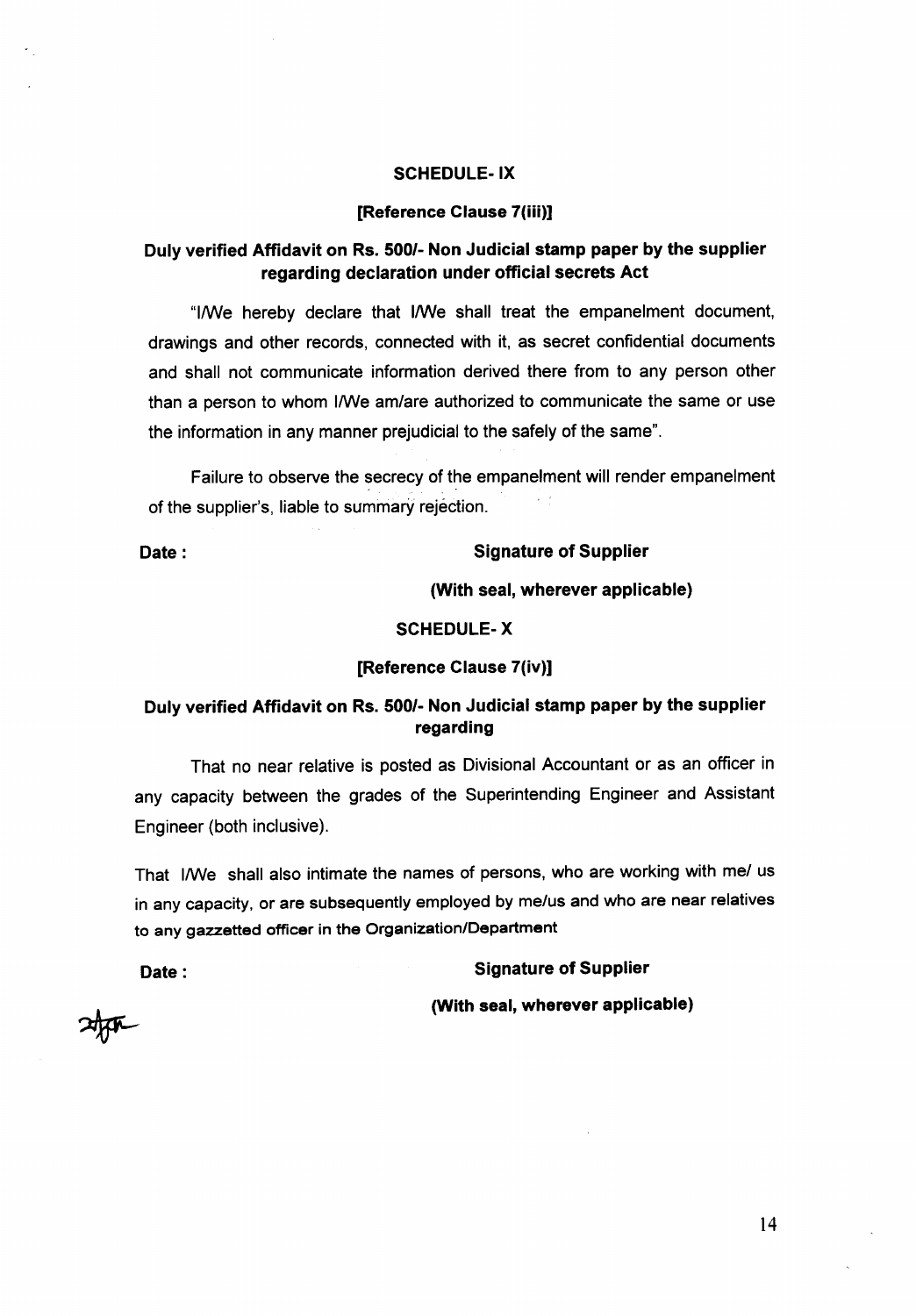#### **SCHEDULE- XI**

#### **[Reference Clause 7(v)]**

# **Duly verified Affidavit on Rs. 500/- Non Judicial stamp paper by the supplier regarding**

That no Engineer of Gazetted rank or other Gazetted officer, employed in Engineering or Administrative duties in an Engineering Department of the Government of Rajasthan, is working in the firm within a period of 2 years of his retirement from Government service without the previous permission of Government of Rajasthan

**Date: Signature of Supplier**

**(With seal, wherever applicable)**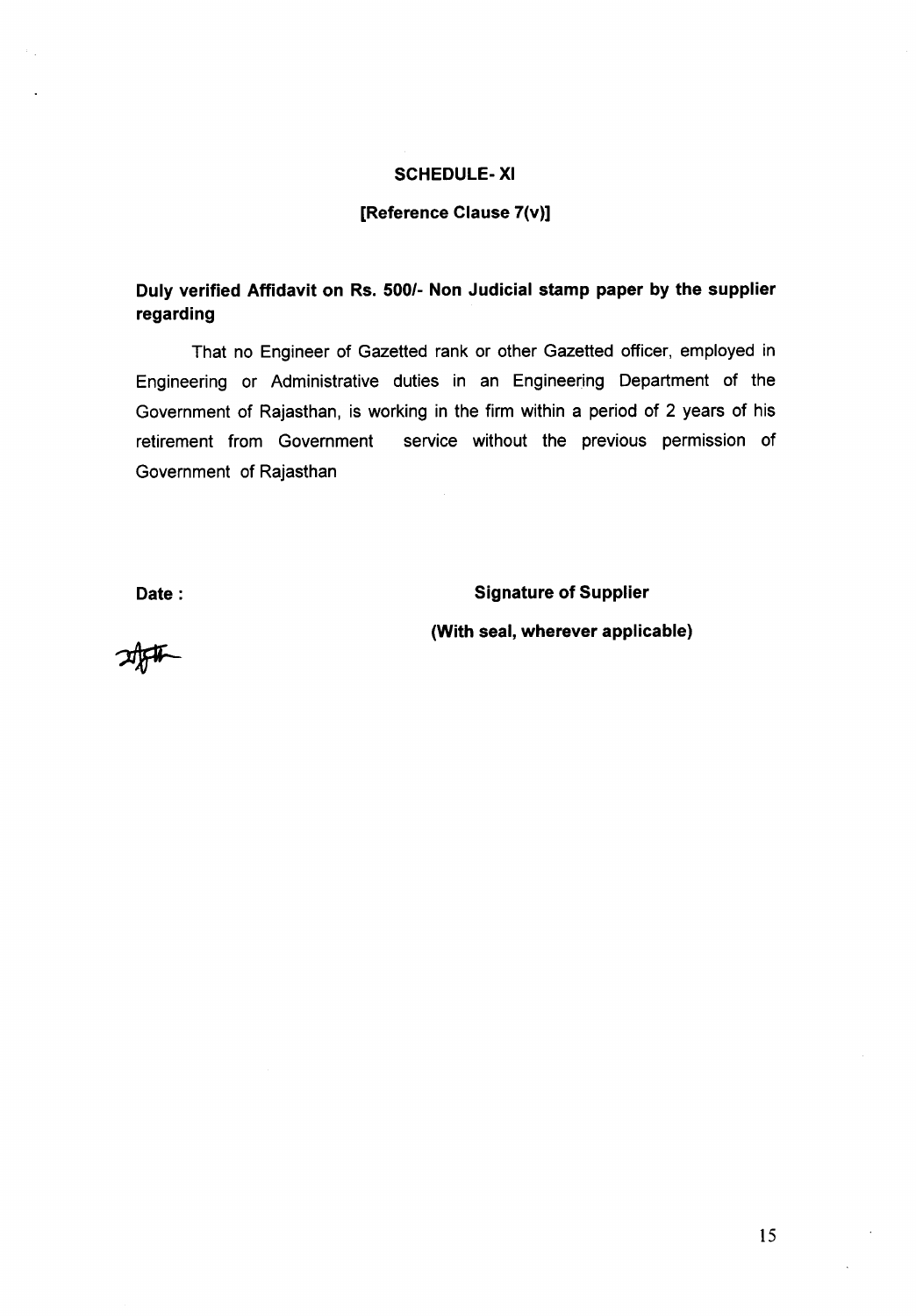# **Application form for Empanelment of Bitumenl Emulsion suppliers**

| S.No.          | Description of item                                                                                                                                                                                                                              | Details to be filled by<br>applicant | (ref. of<br>attached<br>page nos. |
|----------------|--------------------------------------------------------------------------------------------------------------------------------------------------------------------------------------------------------------------------------------------------|--------------------------------------|-----------------------------------|
| $\mathbf 1$    | $\overline{2}$                                                                                                                                                                                                                                   | 3                                    | 4                                 |
| 1              | <b>Application for</b><br>i. Bitumen emulsion S/C; M/C; R/C grade<br>ii. Bitumen VG 10, VG 30, VG 40, VG 50.<br>iii. CRMB-60<br>iv. PMB- 40, 60<br>v. Bitumen cutback S/C; M/C; R/C grade<br>specify product for which empanelment is<br>applied |                                      |                                   |
| $\overline{2}$ | Full name of Registered Company with<br>registration details<br>address<br>and<br>with<br>registrar of companies. (Submit registration<br>certificate duly attested by notary public)                                                            |                                      |                                   |
| 3              | Full names of Company's promoters; CEO;<br>Directors.                                                                                                                                                                                            |                                      |                                   |
| 4              | Proofs of capacity, copy of the following<br>documents are required to be submitted<br>along with the application                                                                                                                                |                                      |                                   |
| 4.a            | Audited statements of last five financial<br>years.                                                                                                                                                                                              |                                      |                                   |
| 4.b            | Turnover certificates as on last date of<br>previous Financial Year issued by CA.                                                                                                                                                                |                                      |                                   |
| 4.c            | Income Tax returns of last five years.                                                                                                                                                                                                           |                                      |                                   |
| 4.d            | certificate<br>Clearance<br>Corporate<br>tax<br>certificate issued by competent authority.                                                                                                                                                       |                                      |                                   |
| 4.e            | GST Clearance certificate upto last qtr.                                                                                                                                                                                                         |                                      |                                   |
| 4.f            | GST registration certificate,                                                                                                                                                                                                                    |                                      |                                   |
| 4.g.           | <b>TIN No</b>                                                                                                                                                                                                                                    |                                      |                                   |
| 4.h            | PAN No                                                                                                                                                                                                                                           |                                      |                                   |

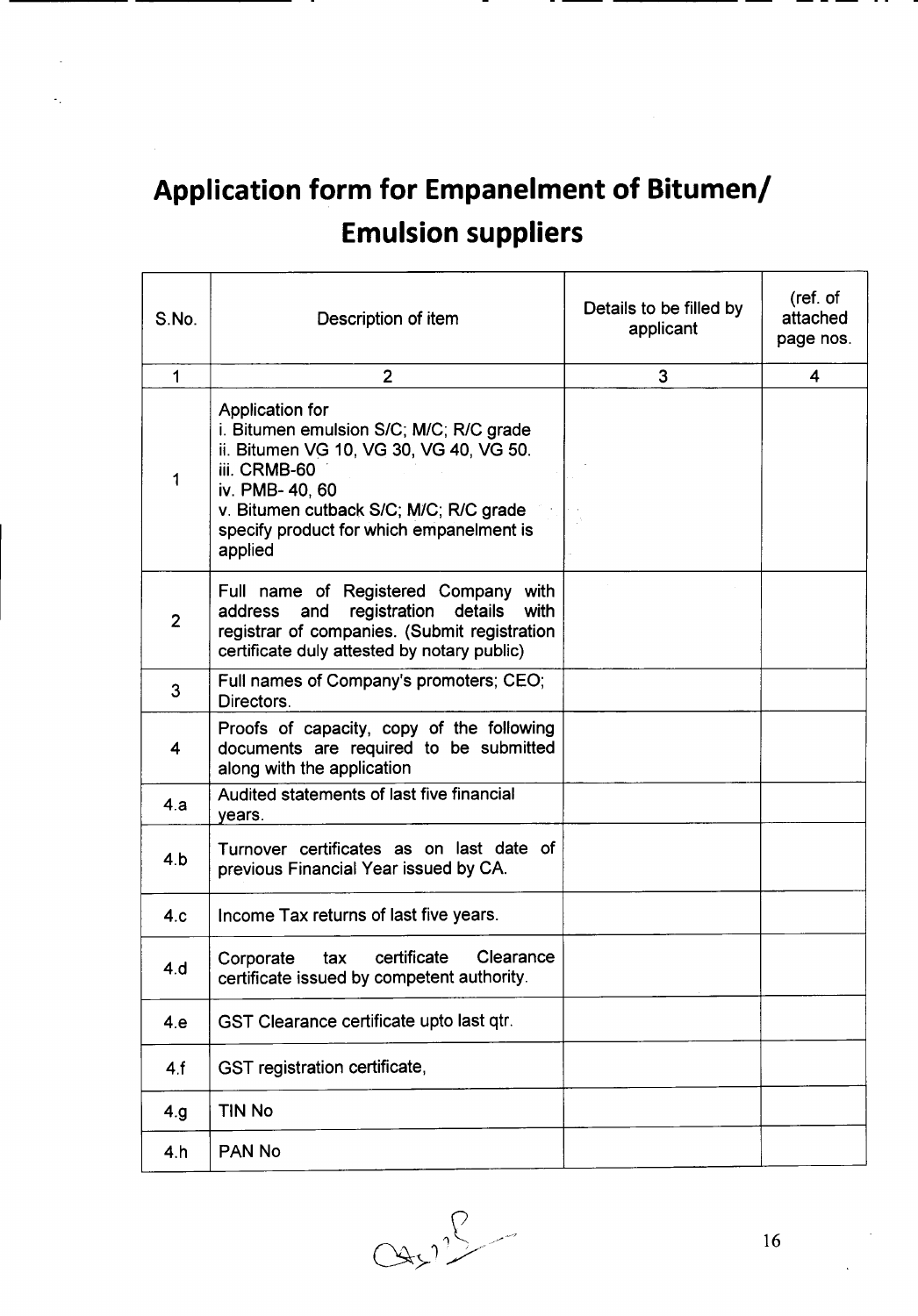| S.No.          | Description of item                                                                                                                                                                                                                                                                                                                                                                                                                                                                                                                                       | Details to be filled by<br>applicant                                                                                              | (ref. of<br>attached<br>page nos. |
|----------------|-----------------------------------------------------------------------------------------------------------------------------------------------------------------------------------------------------------------------------------------------------------------------------------------------------------------------------------------------------------------------------------------------------------------------------------------------------------------------------------------------------------------------------------------------------------|-----------------------------------------------------------------------------------------------------------------------------------|-----------------------------------|
| $\mathbf{1}$   | $\overline{2}$                                                                                                                                                                                                                                                                                                                                                                                                                                                                                                                                            | 3                                                                                                                                 | $\overline{\mathbf{4}}$           |
|                | Note : All these documents should be<br>certified by any Director & Statutory Auditor<br>of the Company                                                                                                                                                                                                                                                                                                                                                                                                                                                   |                                                                                                                                   |                                   |
| 5              | The bitumen supplier should have refining<br>experience i.e. the applicant supplier should<br>have at least one petroleum refinery<br>anywhere in the world, which produces /<br>manufactures / refines bitumen from crude<br>oil.<br>(If supplier not having petroleum<br>refinery anywhere in the world. It should<br>have legal agreement /MOU duly registered<br>as per prevailing law, with the one<br>petroleum refinery anywhere in the world).<br>(Attach copies of documents.)                                                                   | $\mathbf{C}^{\bullet}=\{C_{1},\cdots,C_{n}\}$ , and $\mathbf{C}=\{C_{1},\cdots,C_{n}\}$ , and $\mathbf{C}=\{C_{1},\cdots,C_{n}\}$ |                                   |
| 6              | <b>The</b><br>supplier should have<br>adequate<br>experience of supplying Bitumen, Modified<br>bitumen and emulsions to any states in<br>India to following type of road projects;<br><b>PWD</b><br><b>NHAI</b><br>road projectsState<br>projects.NRRDA<br><b>PMGSY</b><br>funded<br>projectsAAI Airport projects.(Attach copies<br>of documents per Schedule-I)                                                                                                                                                                                          |                                                                                                                                   |                                   |
| $\overline{7}$ | Supplier should submit test certificates of<br>the entire product range manufactured by<br>them, tested at any of the Indian Institute of<br>Technology/ CRRI, once in every year as<br>of ASTM-D2397,<br>version<br>latest<br>per<br>IRC:SP53-2010, IS:8885-2004, IS:73-2015<br>or IS:15462-2004 or any other standard<br>prescribed by the competent authority,<br>whichever is applicable. All the tests have to<br>be by Public Sector refineries/ as prescribed<br>PWD.<br>Rajasthan.<br>by<br>documents<br>per<br>(Attach copies of<br>Schedule-II) |                                                                                                                                   |                                   |
| 8              | Company / Supplier should submit test<br>certificate with batch No. with every supply.<br>(Attach sample copies of certificates)                                                                                                                                                                                                                                                                                                                                                                                                                          |                                                                                                                                   |                                   |

 $\hat{\gamma}_{\rm{in}}$ 

 $\hat{\mathcal{E}}_{\text{eff}}$ 

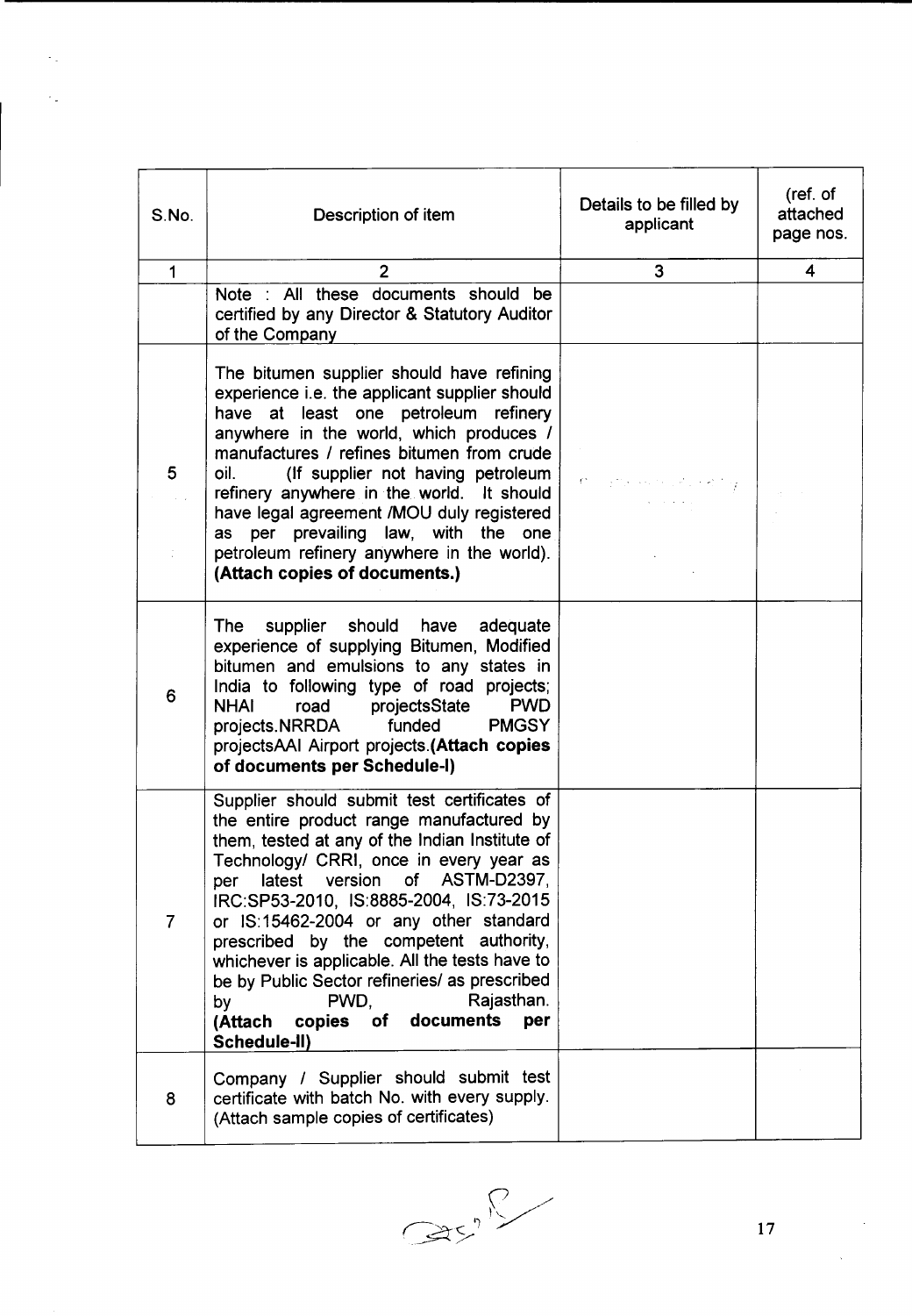| S.No.                                          | Description of item                                                                                                                                                                                                                                                                                                               | Details to be filled by<br>applicant | (ref. of<br>attached<br>page nos. |
|------------------------------------------------|-----------------------------------------------------------------------------------------------------------------------------------------------------------------------------------------------------------------------------------------------------------------------------------------------------------------------------------|--------------------------------------|-----------------------------------|
| $\mathbf{1}$                                   | $\overline{2}$                                                                                                                                                                                                                                                                                                                    | 3                                    | $\overline{\mathbf{4}}$           |
| 9                                              | v) The applicant Company or its group<br>company/ supplier willing to supply bitumen/<br>into<br>the<br>of<br>bitumen products<br><b>State</b><br>Rajasthan should have an annual turnover<br>of minimum Rs. 200 Cr. in India for at least<br>3 years during last 5 years.<br>(Attach copies of documents as per<br>Schedule-III) |                                      |                                   |
| $\sum_{i=1}^n \sum_{j=1}^n \lambda_{ij}$<br>10 | In case of supply not being directly from<br>refinery and is import, importer's copy of<br>Import License, Authority of<br>being<br>registered/authorized bulk supplier from<br>respective refinery/manufacturer along with<br>the bulk / packaging facility address                                                              |                                      |                                   |
| 11                                             | List of company's depots, testing facilities<br>details of test set up (Testing<br>and<br>Laboratory has to certified by NABL<br>INDIA/IIT/ CRRI).                                                                                                                                                                                |                                      |                                   |
| 12 <sub>2</sub>                                | List of Company's sole selling agent /<br>distributors with address and contact details                                                                                                                                                                                                                                           |                                      |                                   |
| 13                                             | Company / Any agent / sole selling agent<br>shall not involve itself / himself in any fraud /<br>with<br>malpractice in connivance<br>the<br>departmental officials/contractors.<br>(Submit undertaking on 500 Rs non-<br>judicial stamp attested Notary public as<br>per Schedule-IV)                                            |                                      |                                   |
| 14                                             | Details of suspected occurrences - shall<br>cooperate in investigations and if such<br>event is detected, the company officials<br>shall cooperate in action against such<br>persons who are held responsible<br>(Submit undertaking on 500 Rs non-<br>judicial stamp attested Notary public as<br>per Schedule-V)                |                                      |                                   |

- -

k,

 $\label{eq:2} \frac{1}{2} \sum_{i=1}^n \frac{1}{2} \sum_{j=1}^n \frac{1}{2} \sum_{j=1}^n \frac{1}{2} \sum_{j=1}^n \frac{1}{2} \sum_{j=1}^n \frac{1}{2} \sum_{j=1}^n \frac{1}{2} \sum_{j=1}^n \frac{1}{2} \sum_{j=1}^n \frac{1}{2} \sum_{j=1}^n \frac{1}{2} \sum_{j=1}^n \frac{1}{2} \sum_{j=1}^n \frac{1}{2} \sum_{j=1}^n \frac{1}{2} \sum_{j=1}^n \frac{1}{$ 

 $\label{eq:1} \frac{1}{\sqrt{2}}\int_{0}^{\infty}\frac{1}{\sqrt{2}}\,d\mu_{\mu}$ 

 $O(10^{10})$ 

 $\sim$ 

- ------------------------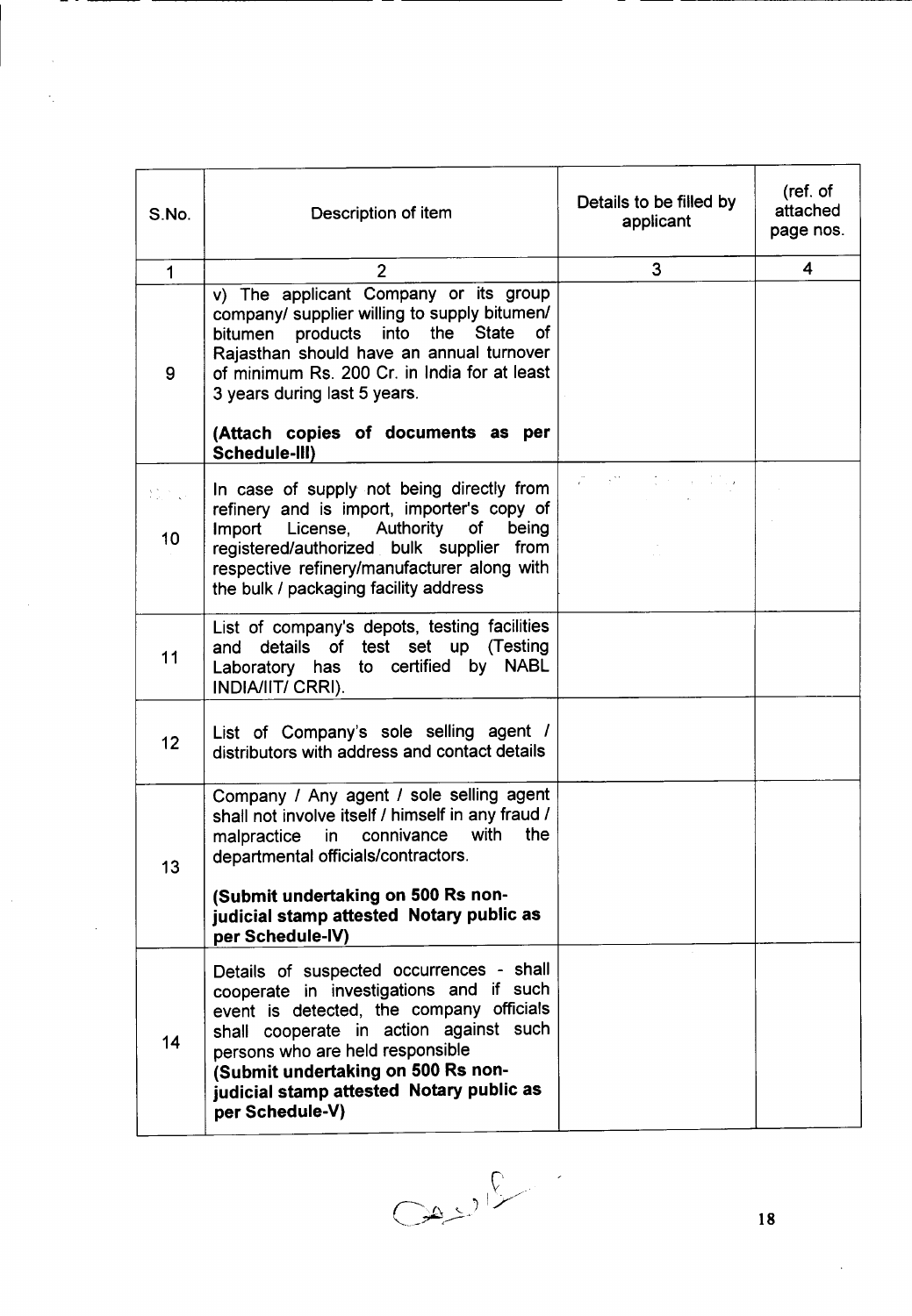| S.No.        | Description of item                                                                                                                                                                                                                                                                                                                                                                                                                                                                                                                | Details to be filled by<br>applicant                                                                                                                                                                                                                                           | (ref. of<br>attached<br>page nos. |
|--------------|------------------------------------------------------------------------------------------------------------------------------------------------------------------------------------------------------------------------------------------------------------------------------------------------------------------------------------------------------------------------------------------------------------------------------------------------------------------------------------------------------------------------------------|--------------------------------------------------------------------------------------------------------------------------------------------------------------------------------------------------------------------------------------------------------------------------------|-----------------------------------|
| $\mathbf{1}$ | $\overline{2}$                                                                                                                                                                                                                                                                                                                                                                                                                                                                                                                     | 3                                                                                                                                                                                                                                                                              | $\overline{\mathbf{4}}$           |
| 15           | Details of sale during last three years with<br>name of work at which the supplies are<br>on the invoice with name<br><b>of</b><br>made<br>contractor, and time and date of dispatch                                                                                                                                                                                                                                                                                                                                               |                                                                                                                                                                                                                                                                                |                                   |
| 16           | Company short listed shall<br>keep<br>computerized record of daily supplies<br>maintained on its website and should be<br>accessible to the department officials for<br>verification. Company shall mail the details<br>sales<br>made to the department's<br>of<br>contractors to the office of Chief Engineer,<br>PWD, Rajasthan, Jaipur on its following E-<br>mail address on the day the invoice is<br>issued:<br>ceroad@yahoo.co.in<br>ceas.pwd@rajasthan.gov.in<br>cenh.pwd@rajasthan.gov.in<br>cepmgsy.pwd@rajasthan.gov.in | $\label{eq:3.1} \int_{\mathbb{R}^2} \mathbf{v} \cdot \nabla \mathbf{v} \, \mathrm{d} \mathbf{P} = \mathbf{v} \cdot \int_{\mathbb{R}^2} \mathbf{v} \cdot \nabla \mathbf{v} \, \mathrm{d} \mathbf{P} \, \mathrm{d} \mathbf{P} \, \mathrm{d} \mathbf{p} \, \mathrm{d} \mathbf{p}$ |                                   |
|              | cess.pwd@rajashtan.gov.in<br>Please specify website address and its<br>accessing method                                                                                                                                                                                                                                                                                                                                                                                                                                            |                                                                                                                                                                                                                                                                                |                                   |
| 17           | In case of default, company's name shall be<br>removed from the panel of suppliers and no<br>products from the company shall be allowed<br>to be used on departmental works.<br>(Submit undertaking on 500 Rs non-<br>judicial stamp attested Notary public as<br>per Schedule-VI)                                                                                                                                                                                                                                                 |                                                                                                                                                                                                                                                                                |                                   |
| 18           | <b>Fee structure</b>                                                                                                                                                                                                                                                                                                                                                                                                                                                                                                               |                                                                                                                                                                                                                                                                                |                                   |
| 18.a         | Application Form fee Rs. 1,000/- (Non<br>Refundable).<br>deposited<br>online<br>should<br>be<br>on<br>lt.<br>http://egrass.raj.nic.in in budget head 0059-<br>80-800-02-00 (other head) in office of<br>Executive Engineer HQ PWD Rajasthan<br>(8367) . Copy of challan should be<br>deposited at the time of submission of<br>application.                                                                                                                                                                                        |                                                                                                                                                                                                                                                                                |                                   |

- 1

 $\hat{\gamma}_s$ 

 $\frac{1}{2}$ 

 $\hat{\mathcal{A}}$ 

. .

-

 $\bar{\mathcal{A}}$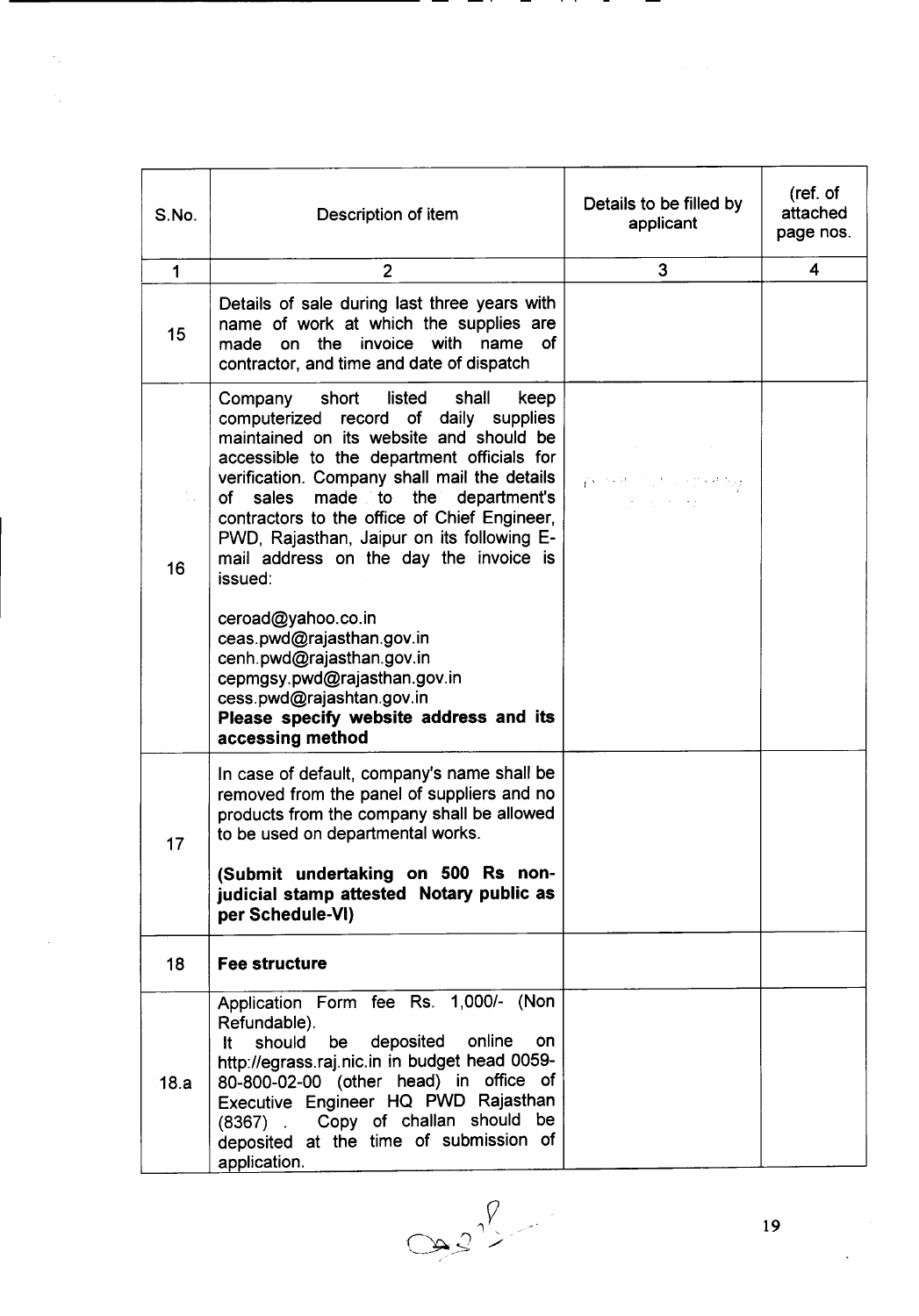| S.No.        | Description of item                                                                                                                                                                                                                                                                                                                                            | Details to be filled by<br>applicant | (ref. of<br>attached<br>page nos. |
|--------------|----------------------------------------------------------------------------------------------------------------------------------------------------------------------------------------------------------------------------------------------------------------------------------------------------------------------------------------------------------------|--------------------------------------|-----------------------------------|
| $\mathbf{1}$ | $\overline{2}$                                                                                                                                                                                                                                                                                                                                                 | 3                                    | 4                                 |
| 18.b         | Registration (Enlistment fee) Rs. 1,00,000/-<br>(Non Refundable). It should be deposited<br>online on http://egrass.raj.nic.in in budget<br>head 0059-80-800-02-00 (other head) in<br>office of Executive Engineer HQ PWD<br>Rajasthan (8367). Copy of challan should<br>be deposited at the time of submission of<br>application.                             |                                      |                                   |
| 18.c         | Security Deposit- Rs.20,00,000/- in form of<br>bearing<br>deposit/FDR<br>Interest<br>of<br>nationalized/ Scheduled Bank                                                                                                                                                                                                                                        |                                      |                                   |
| 18.c.i       | FDR must be in the name "The Chief<br>Engineer PWD Rajasthan, Jaipur on a/c of<br>M/s  (full name of company)                                                                                                                                                                                                                                                  |                                      |                                   |
| 18.c.ii      | Interest with amount of maturity should be<br>mentioned over FDR                                                                                                                                                                                                                                                                                               |                                      |                                   |
| $18.c.$ iii  | by authorised<br><b>FDR</b><br>signed<br>must<br>be<br>signatory over revenue stamp on backside.                                                                                                                                                                                                                                                               |                                      |                                   |
| 18.c.iv      | The issuing bank should submit<br>(a)<br>Undertaking and (b) Bank confedential<br>reports on separate papers as per below                                                                                                                                                                                                                                      |                                      |                                   |
|              | <b>Undertaking</b>                                                                                                                                                                                                                                                                                                                                             |                                      |                                   |
|              | Тο<br>The Chief Engineer<br>PWD Rajasthan, Jaipur<br>Sub: Undertaking of Bank<br><b>Sir</b><br>We have issued FDR No.  Dated<br>Rs.  In favour of your-<br>Further we hereby undertake that the<br>payment of the said FDR will be made as &<br>when demanded by you without consent of<br>the firm/company.<br>(Signature with seal)<br><b>Branch Manager</b> |                                      |                                   |

 $\cdot$   $-$ 

 $\cos\beta$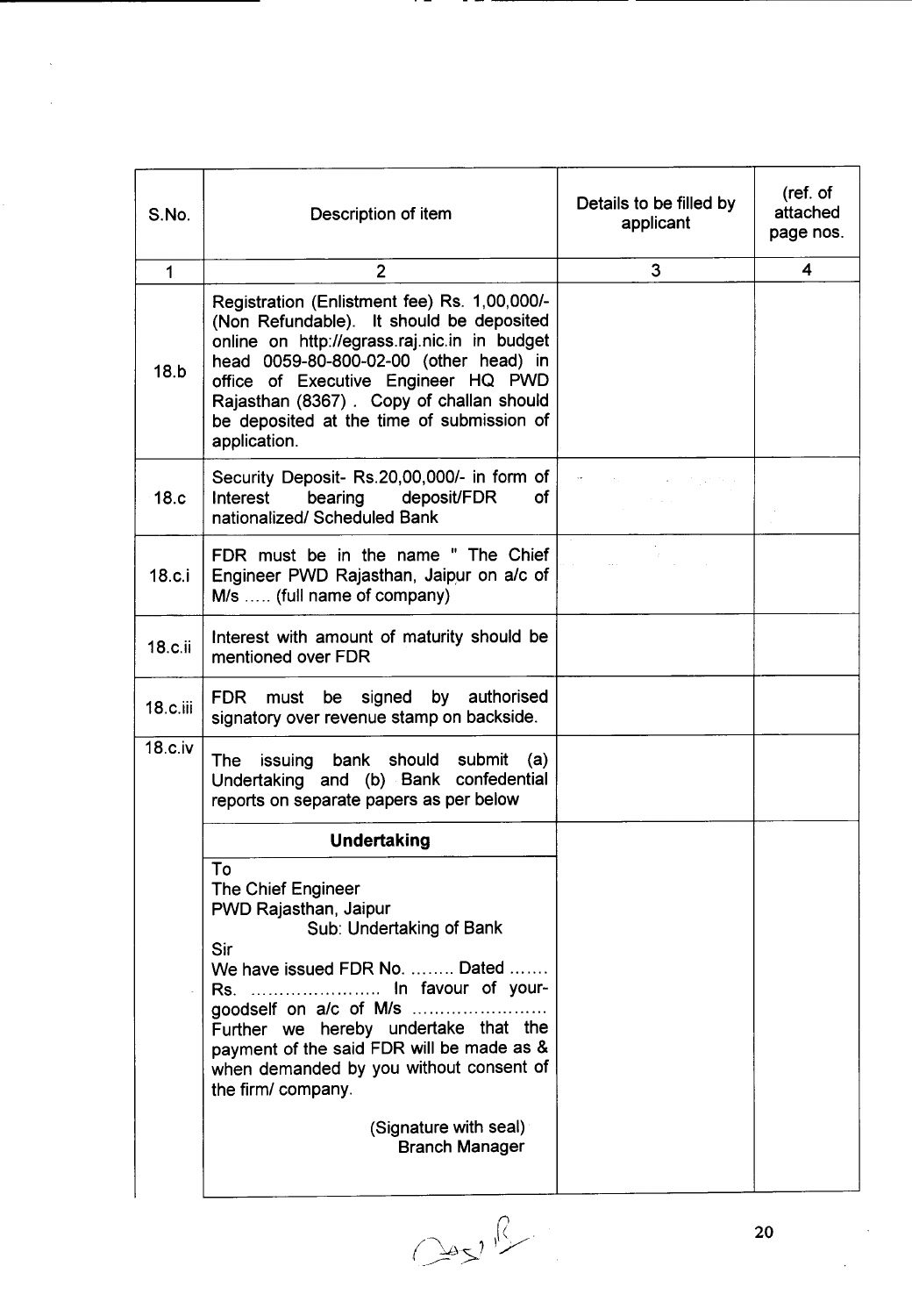| Description of item                                                                                                                                                                                                                                                                                                                                                           | Details to be filled by<br>applicant                                                                                                | (ref. of<br>attached<br>page nos. |
|-------------------------------------------------------------------------------------------------------------------------------------------------------------------------------------------------------------------------------------------------------------------------------------------------------------------------------------------------------------------------------|-------------------------------------------------------------------------------------------------------------------------------------|-----------------------------------|
| $\overline{2}$                                                                                                                                                                                                                                                                                                                                                                | 3 <sup>1</sup>                                                                                                                      | 4                                 |
|                                                                                                                                                                                                                                                                                                                                                                               |                                                                                                                                     |                                   |
| (To whom it may concern)<br>This is to certify that                                                                                                                                                                                                                                                                                                                           |                                                                                                                                     |                                   |
|                                                                                                                                                                                                                                                                                                                                                                               |                                                                                                                                     |                                   |
| DD/MM/YYYY in this branch. The<br>transaction and conduct of account is                                                                                                                                                                                                                                                                                                       | $\overline{\mathbb{C}}^{n-1}$ and $\overline{\mathbb{C}}^{n-1}$ and $\overline{\mathbb{C}}^{n-1}$ and $\overline{\mathbb{C}}^{n-1}$ |                                   |
|                                                                                                                                                                                                                                                                                                                                                                               |                                                                                                                                     |                                   |
|                                                                                                                                                                                                                                                                                                                                                                               |                                                                                                                                     |                                   |
|                                                                                                                                                                                                                                                                                                                                                                               |                                                                                                                                     |                                   |
| Details of previous empanelment if any<br>(attach copy of letter)                                                                                                                                                                                                                                                                                                             |                                                                                                                                     |                                   |
| Details of empanelment with other State or<br>UT<br>departments<br>(attach copies of letter)                                                                                                                                                                                                                                                                                  |                                                                                                                                     |                                   |
| <b>Declarations regarding;</b>                                                                                                                                                                                                                                                                                                                                                |                                                                                                                                     |                                   |
| I/We hereby declare that I/We have<br>understood and accept all the terms and<br>conditions of the document                                                                                                                                                                                                                                                                   |                                                                                                                                     |                                   |
| (attach affidavit as per schedule-VII)                                                                                                                                                                                                                                                                                                                                        |                                                                                                                                     |                                   |
| I/We hereby declare that all the information<br>filled or submitted with this document are<br>correct and if any incorrect information is<br>found then without prejudice to any other<br>action that may be taken, my/ our security<br>may be forfeited in full and the tender, if any<br>to the extent accepted may be canceled.<br>(attach affidavit as per schedule-VIII) |                                                                                                                                     |                                   |
|                                                                                                                                                                                                                                                                                                                                                                               | <b>Bank confidential report</b><br>Is maintaining current account no.<br><b>since</b><br>satisfactory<br>(Signature with seal)      | Branch Manager                    |

 $\sim 20$ 

. .

. .

 $\sim$   $\sim$ 

 $\sim$ 

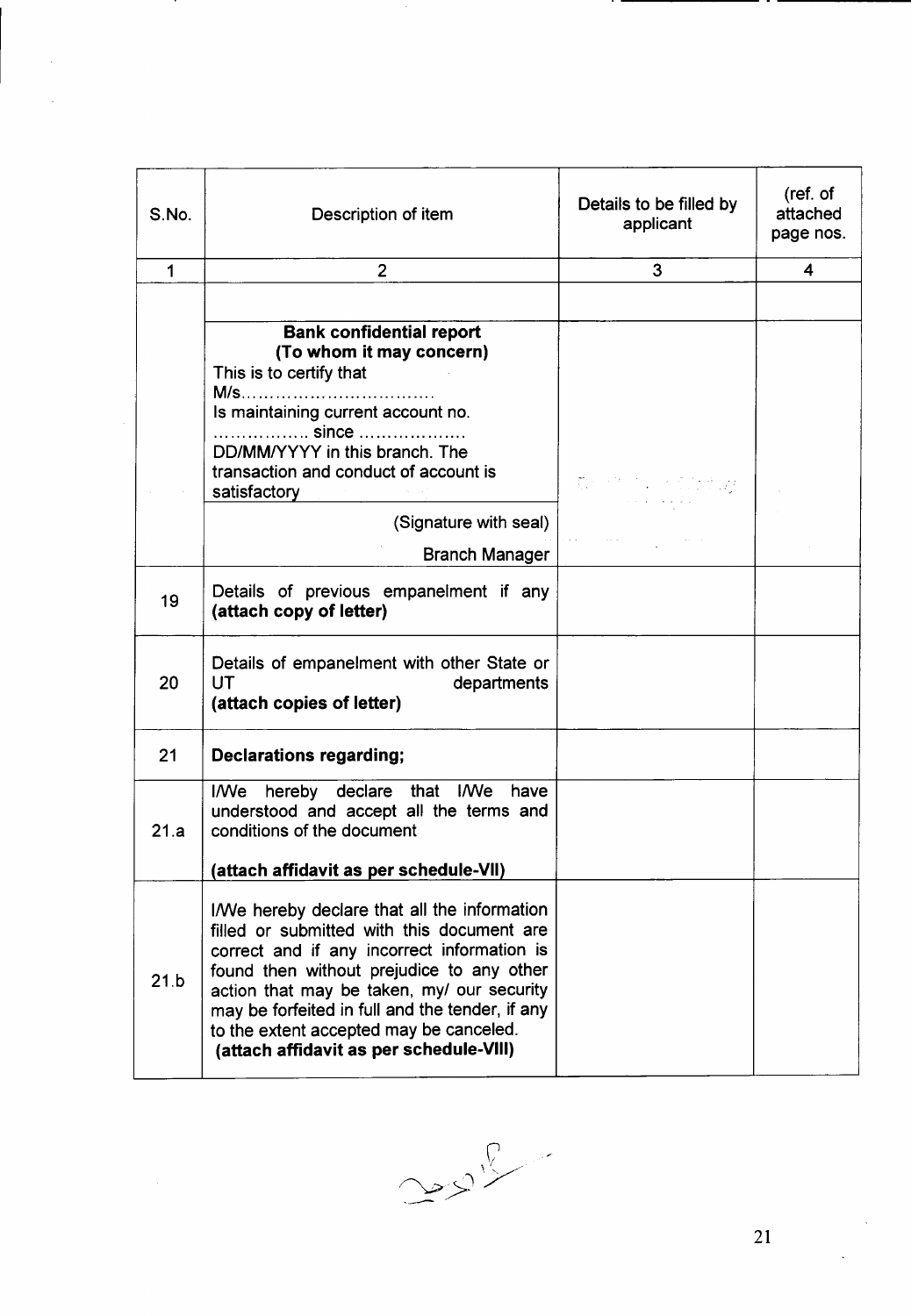| S.No.        | Description of item                                                                                                                                                                                                                                                                                                                                                                                                                                                                                                                                                                             | Details to be filled by<br>applicant | (ref. of<br>attached<br>page nos. |
|--------------|-------------------------------------------------------------------------------------------------------------------------------------------------------------------------------------------------------------------------------------------------------------------------------------------------------------------------------------------------------------------------------------------------------------------------------------------------------------------------------------------------------------------------------------------------------------------------------------------------|--------------------------------------|-----------------------------------|
| $\mathbf{1}$ | $\overline{2}$                                                                                                                                                                                                                                                                                                                                                                                                                                                                                                                                                                                  | 3                                    | 4                                 |
| 21.c         | "I/We hereby declare that I/We shall treat<br>the empanelment documents, drawings and<br>other records, connected with it, as secret<br>confidential documents and<br>shall<br>not<br>communicate information derived there from<br>to any person other than a person to whom<br>I/We am/are authorized to communicate the<br>same or use the information in any manner<br>prejudicial to the safely of the same".<br>Failure to observe the secrecy of the<br>empanelment will render empanelment of<br>the supplier's, liable to summary rejection.<br>(Attach affidavit as per schedule-IX). |                                      |                                   |
| 21.d         | "I/We hereby declare that no near relative is<br>posted as Divisional Accountant or as an<br>officer in any capacity between the grades<br>the Superintending Engineer<br>of<br>and<br>Assistant Engineer (both inclusive). He shall<br>also intimate the names of persons, who are<br>working with him in any capacity, or are<br>subsequently employed by him and who are<br>near relatives to any gazzetted officer in the<br>Organization/Department.<br>(Attach affidavit as per schedule-X).                                                                                              |                                      |                                   |
| 21.e         | I/We hereby declare that no Engineer of<br>Gazetted rank or other Gazetted officer,<br>employed in Engineering or Administrative<br>duties in an Engineering Department of the<br>Government of Rajasthan, is working in the<br>firm within a period of 2 years of his<br>retirement from Government<br>service<br>of<br>previous permission<br>without<br>the<br>of<br>Rajasthan.<br>Government<br>(Attach affidavit as per schedule-XI).                                                                                                                                                      |                                      |                                   |

 $\mathcal{I}_1$ 

 $\cdot$ 

 $\sim$ 

 $\ddot{\phantom{a}}$ 

 $\langle \cdot, \cdot \rangle$ 

 $\ddot{\phantom{a}}$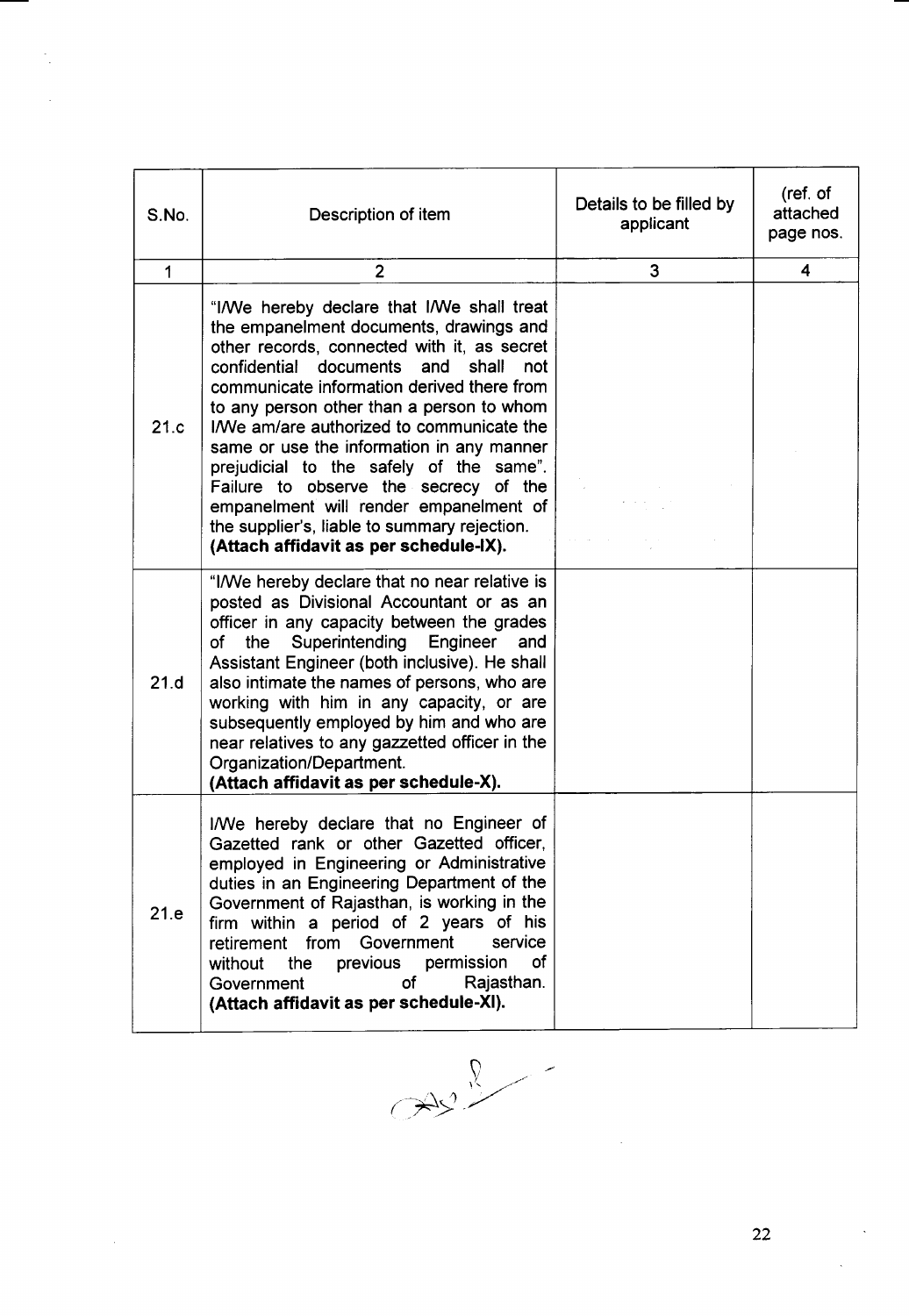### Special conditions as per Empanelment Guidelines 2021

#### CI. -8 Rejection of empanelment application

- (i) The department/Authority reserves the right to reject any empanelment application, or to disqualify any or all the suppliers, without assigning any reasons.
- (ii) If any empanelment application is not accompanied with anyone of the requisite documents mentioned in section 1 to 7 or is not in accordance with procedure specified in section 1 to 7, or is not accompanied with the document cost, enlistment fee, GST/sales tax clearance certificate, it would be liable for rejection.
- $(iv)$  Security deposit,  $Rs.20,00,000/4$  in form of Interest bearing deposit/FDR of nationalized/ Scheduled Bank, will be deposited within 15 days after issuance letter of acceptance of empanelment. Non-deposition of security deposit will render to rejection of empanelment application.

# CI. -9 Corrupt and Fraudulent Practices

- (i) The Authority may terminate this empanelment in case of the occurrence of any of the that the Supplier has engaged in corrupt, fraudulent, collusive, coercive or obstructive practices, in supplying of bitumen under this empanelment then the empanelment Authority may, after giving 15 calendar days show cause notice to the Supplier, terminate the empanelment under the Agreement and security deposit will be forfeited.
- (ii) In addition to this that in case of supplying any material not complying with IRC/IS standards at any work site, then on the basis of field report, the empanelment Authority may, after giving 15 calendar days show cause notice to the Supplier, terminate the empanelment under the Agreement and security deposit will be forfeited.

#### CI.10 Joint venture

All parties to the Joint Venture shall sign the bid and they shall be jointly and severally liable; and

 $(22)^{\frac{1}{2}}$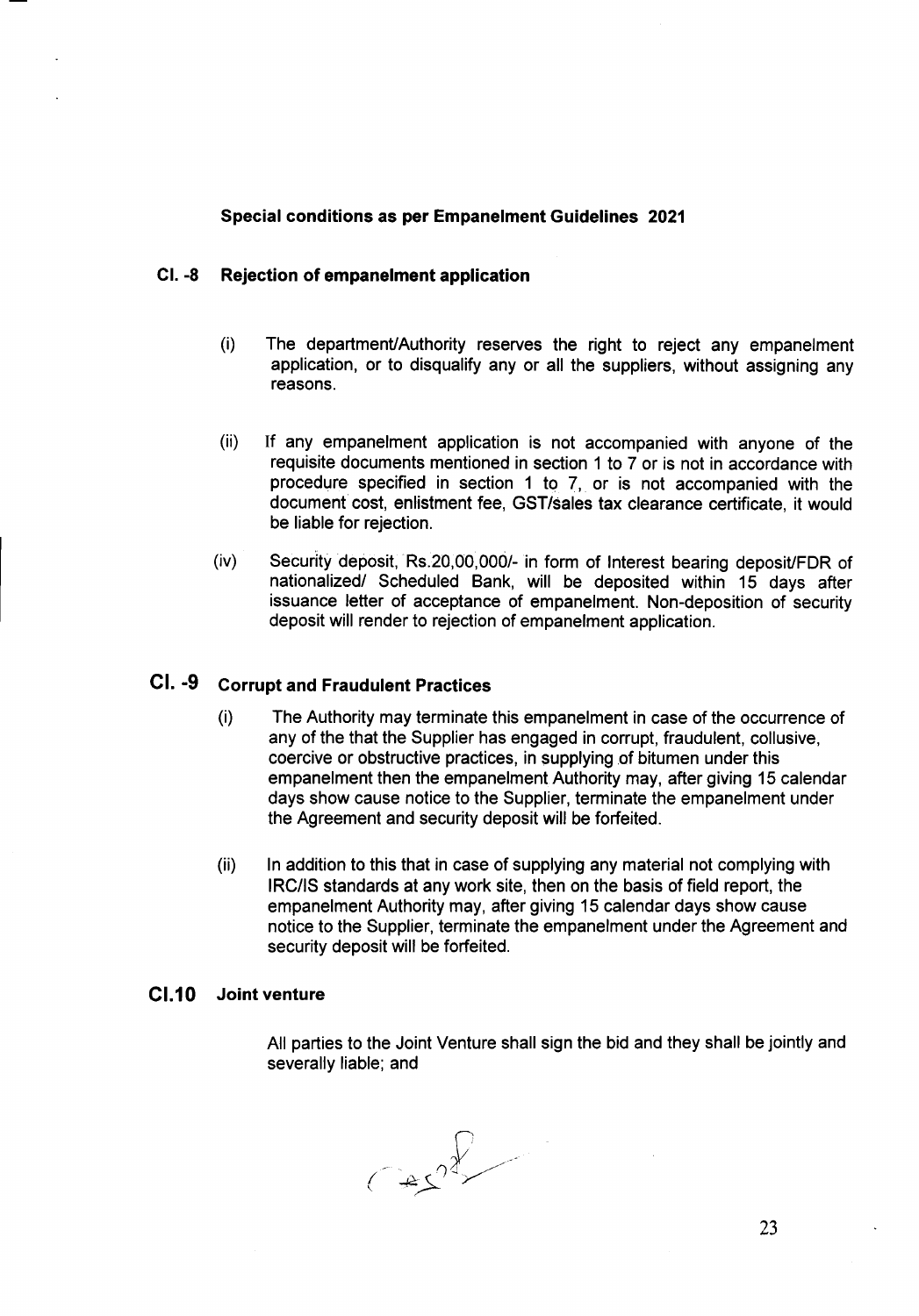a Joint Venture shall nominate a representative who shall have the authority to conduct all business for and on behalf of any or all the parties of the Joint Venture during the empanelment process. In the event the empanelment of Joint Venture is accepted, either they shall form a registered Joint Venture company/firm or otherwise all the parties to Joint Venture shall sign the Agreement.

#### **Joint ventures must comply with the following requirements:**

------------- ----- -- - - - -

- a. The lead partner shall meet not less than 50 per cent of all the qualifying criteria given in empanelment criteria. The joint venture must collectively satisfy the criteria of empanelment. The experience of the other joint venture partners shall be considered if it is not less than 30 per cent of the qualifying criteria.
- b. The joint venture must satisfy collectively the criteria of empanelment for which purpose the relevant figures for each of the partners shall be added together to arrive at the joint venture's total capacity.
- c. The formation of a new joint venture after empanelment or any change in a qualified joint venture will be subject to the written approval of the empanelment authority prior to the change. Such approval shall be denied if (i) partners withdraw from a joint venture and the remaining partners do not meet the qualifying requirements; (ii) the new partners to a joint venture are not qualified individually or as another joint venture.
- d. Empanelment documents shall be signed so as to legally bind all partners, jointly and severally, and shall be submitted with a copy of the joint venture agreement providing the 'joint and several' liability with respect to the empanelment.
- e. Qualification of a joint venture does not necessarily qualify any of its partners individually or as a partner in any other joint venture.
- f. No exit shall be allowed until and unless a competent substitute is duly proposed for replacement in the joint venture and such replacement is diligently approved by the Administrative department.